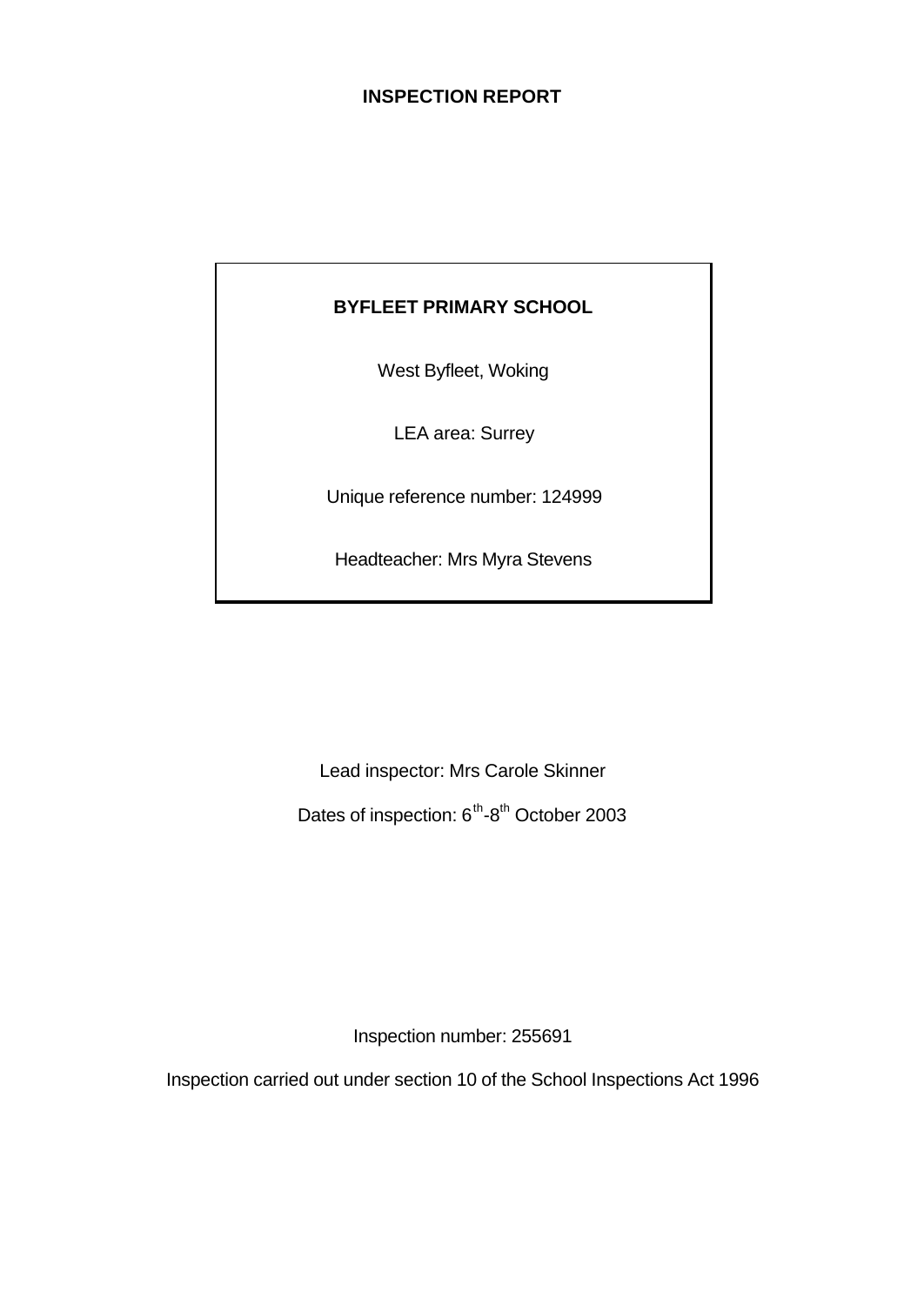#### © Crown copyright 2003

This report may be reproduced in whole or in part for non-commercial educational purposes, provided that all extracts quoted are reproduced verbatim without adaptation and on condition that the source and date thereof are stated.

Further copies of this report are obtainable from the school. Under the School Inspections Act 1996, the school must provide a copy of this report and/or its summary free of charge to certain categories of people. A charge not exceeding the full cost of reproduction may be made for any other copies supplied.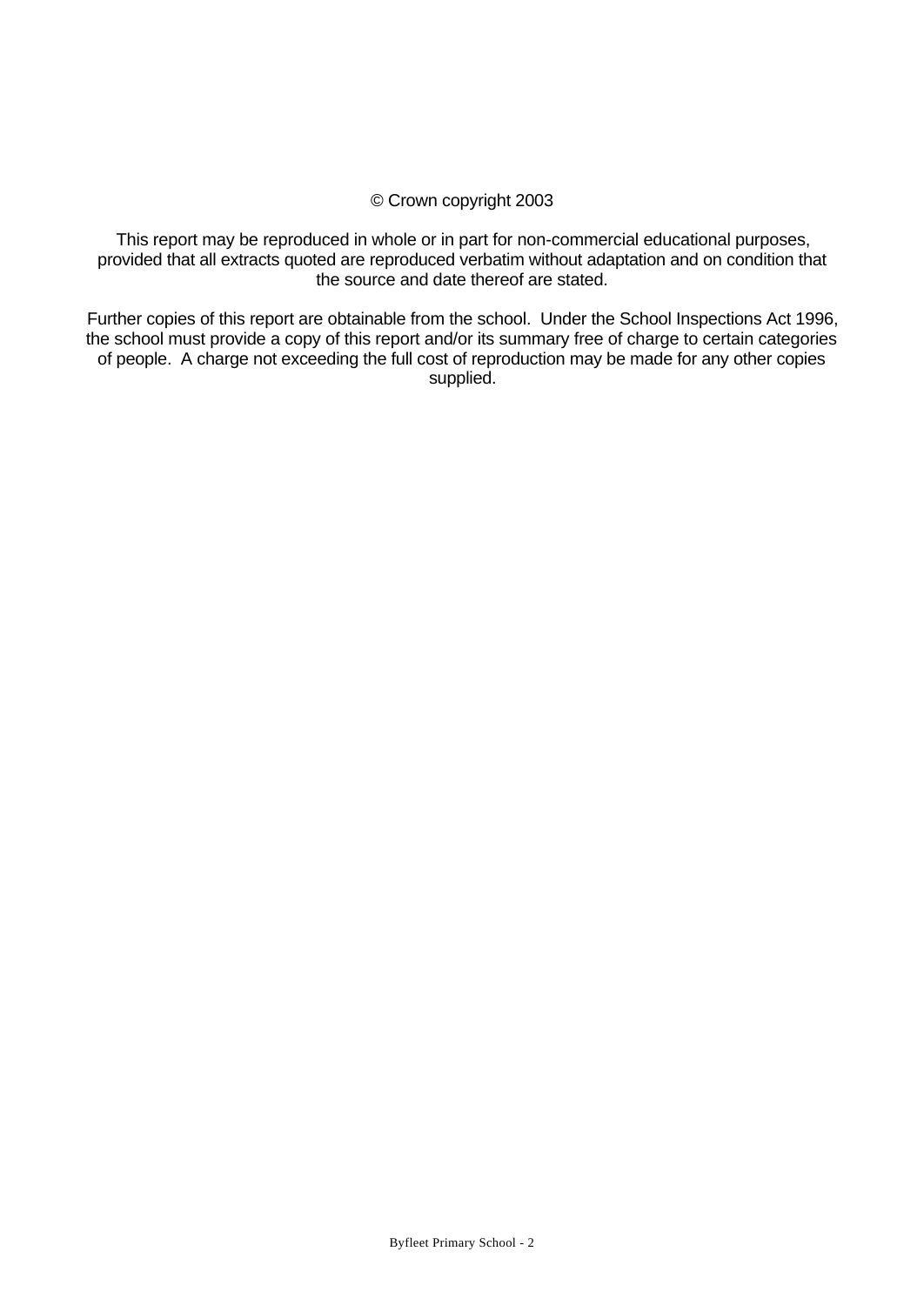# **INFORMATION ABOUT THE SCHOOL**

| Type of school:                                       | Primary                                                     |
|-------------------------------------------------------|-------------------------------------------------------------|
| School category:                                      | Community                                                   |
| Age range of pupils:                                  | 4 to 11                                                     |
| Gender of pupils:                                     | Mixed                                                       |
| Number on roll:                                       | 206                                                         |
| School address:                                       | King's Head Lane<br><b>Byfleet</b>                          |
| Postcode:                                             | West Byfleet<br><b>KT147AT</b>                              |
| Telephone number:                                     | (01932) 403116                                              |
| Fax number:                                           | (01932) 410201                                              |
| Appropriate authority:<br>Name of chair of governors: | The governing body, Byfleet Primary School<br>Mrs Jane Earl |
| Date of previous inspection:                          | 14 <sup>th</sup> June 1999                                  |

# **CHARACTERISTICS OF THE SCHOOL**

Byfleet Primary School is situated in the north west of Surrey in a ward with a high proportion of local authority housing. There are 206 pupils on roll, broadly the same as at the time of the previous inspection. The school is oversubscribed in Reception and has a waiting list for entry to three other year groups. The percentage of pupils with special educational needs (SEN) is above average. Most of the 63 pupils on the school's register of SEN have moderate learning difficulties or social, emotional and behavioural difficulties. Attainment on entry to the school is lower than that seen in most schools. A significant proportion of pupils start school with poor language and communication skills. Approximately four per cent of the pupils are from minority ethnic backgrounds. Five pupils receive additional support to help them learn the English language. The school has a small number of refugees and asylum seekers. The turnover of pupils is similar to that seen in most schools and does not have a significant impact on achievement. The school received an Achievement Award from the Department for Education and Skills in 2002.

In this report, the **Foundation Stage** refers to the **Reception** year, **Key Stage 1** refers to **Years 1 and 2,** and **Key Stage 2** refers to **Years 3 to 6.**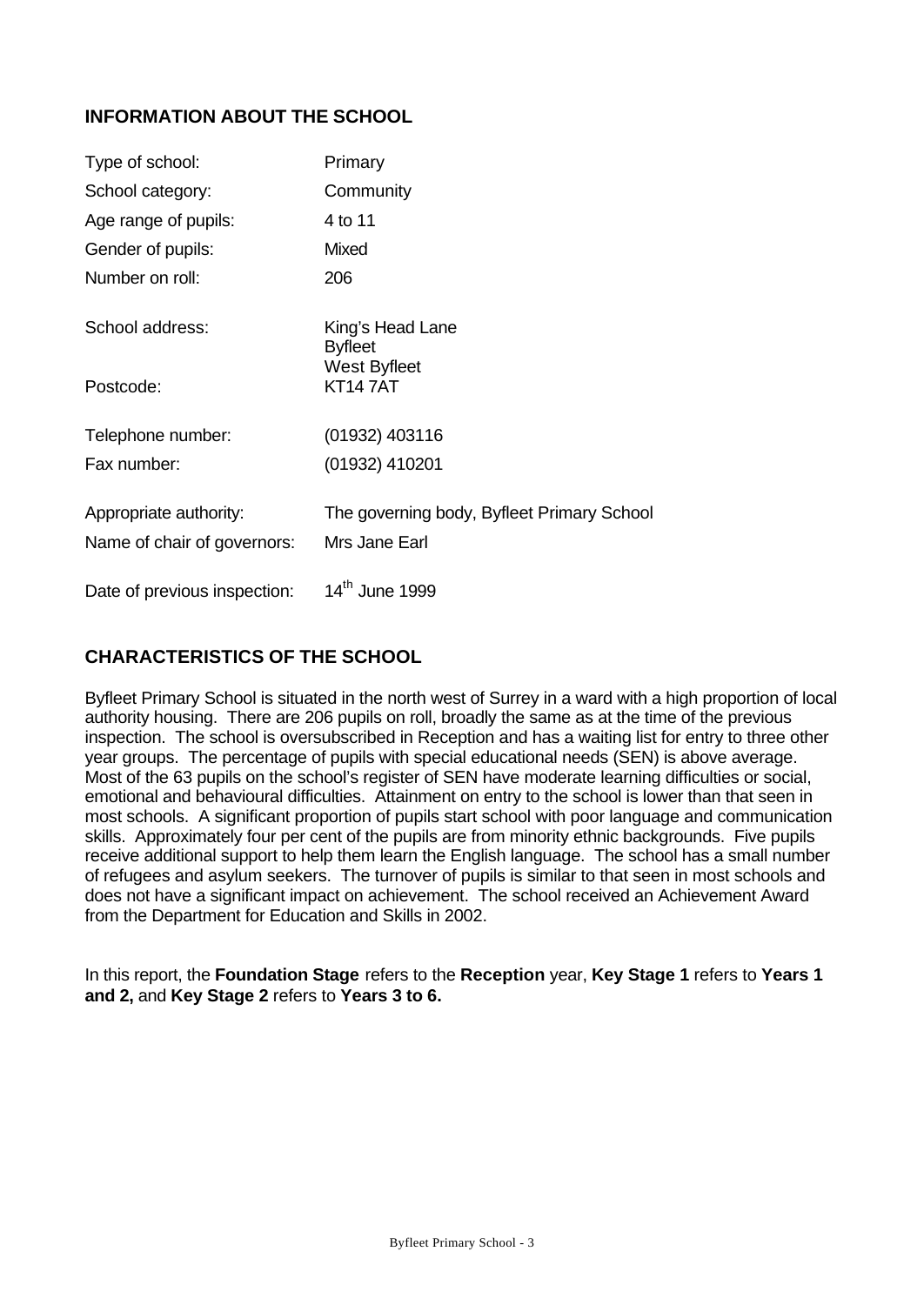# **INFORMATION ABOUT THE INSPECTION TEAM**

| Members of the inspection team |                        |                | <b>Subject responsibilities</b>                                                                                                                              |
|--------------------------------|------------------------|----------------|--------------------------------------------------------------------------------------------------------------------------------------------------------------|
| 23160                          | <b>Carole Skinner</b>  | Lead inspector | Science, information and<br>communication technology (ICT),<br>design and technology (DT).                                                                   |
| 9691                           | Jon Vincent            | Lay inspector  |                                                                                                                                                              |
| 2913                           | Sue Airey              | Team inspector | English, geography, physical<br>education (PE), religious education<br>(RE), special educational needs<br>(SEN), English as an additional<br>language (EAL). |
| 19142                          | <b>Audrey Quinnell</b> | Team inspector | Mathematics, art, history, music,<br>the foundation stage curriculum.                                                                                        |

The inspection contractor was:

Phoenix Educational Consultants **Thule** 60 Joy Lane **Whitstable** Kent CT5 4LT

Any concerns or complaints about the inspection or the report should be made initially to the inspection contractor. The procedures are set out in the leaflet *'Complaining about Ofsted Inspections'*, which is available from Ofsted Publications Centre (telephone 07002 637833) or Ofsted's website (www.oftsed.gov.uk).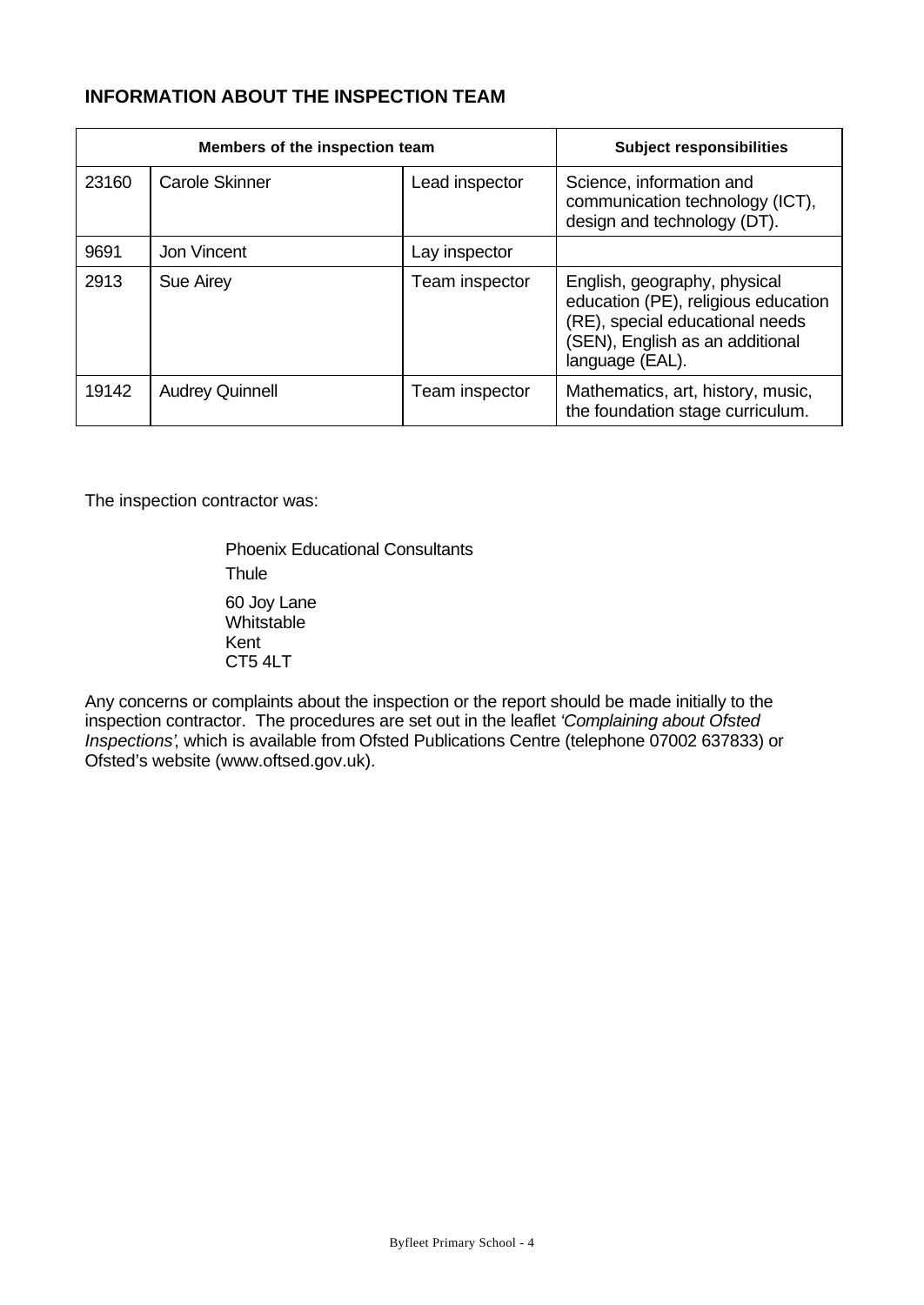# **REPORT CONTENTS**

|                                                                                                                                    | Page |
|------------------------------------------------------------------------------------------------------------------------------------|------|
| <b>PART A: SUMMARY OF THE REPORT</b>                                                                                               | 6    |
| <b>PART B: COMMENTARY ON THE MAIN INSPECTION FINDINGS</b>                                                                          |      |
| <b>STANDARDS ACHIEVED BY PUPILS</b>                                                                                                | 8    |
| Standards achieved in areas of learning, subjects and courses                                                                      |      |
| Pupils' attitudes, values and other personal qualities                                                                             |      |
| <b>QUALITY OF EDUCATION PROVIDED BY THE SCHOOL</b>                                                                                 | 11   |
| Teaching and learning<br>The curriculum<br>Care, guidance and support<br>Partnership with parents, other schools and the community |      |
| <b>LEADERSHIP AND MANAGEMENT</b>                                                                                                   | 17   |
| PART C: THE QUALITY OF EDUCATION IN AREAS OF LEARNING,<br><b>SUBJECTS AND COURSES</b>                                              | 20   |
| AREAS OF LEARNING IN THE FOUNDATION STAGE                                                                                          |      |
| <b>SUBJECTS IN KEY STAGES 1 AND 2</b>                                                                                              |      |
|                                                                                                                                    |      |
| <b>PART D: SUMMARY OF THE MAIN INSPECTION JUDGEMENTS</b>                                                                           | 34   |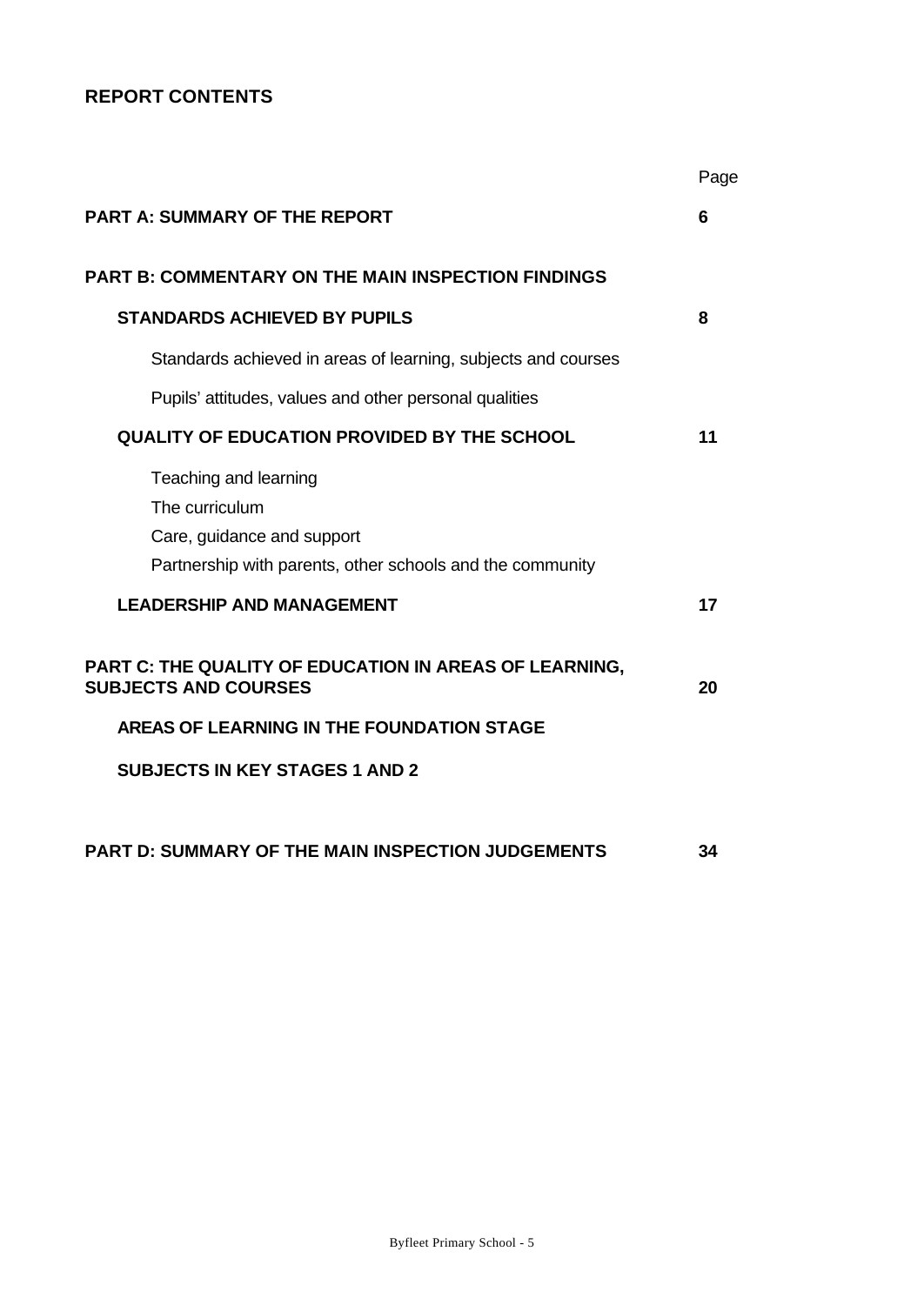# **PART A: SUMMARY OF THE REPORT**

# **OVERALL EVALUATION**

**This is a good school with a number of very good features.** It provides good value for money. Pupils achieve very well, especially in Years 3 to 6 (Key Stage 2) where progress accelerates as a result of very good teaching. Attainment on entry to the school is below average. By Year 2 it is in line with national averages and by Year 6 standards are above average. The quality of teaching is good overall; it is good in Reception, very good in Key Stage 2 and satisfactory in Key Stage 1. Leadership and management are good overall and are having a positive effect on raising achievement.

The school's main strengths and weaknesses are:

- Standards are above average in Year 6 and pupils achieve very well in Years 3 to 6 as a result of very good teaching.
- The headteacher's leadership is very good: she has high aspirations for the school and a clear vision for its future development. However, senior managers have a very heavy workload.
- Leadership and management are stronger in Key Stage 2 and the Foundation Stage than in Key Stage 1 but there is now a clear focus on raising achievement in Years 1 and 2, where more able pupils do not achieve highly enough.
- The school's innovative approach to curricular planning makes learning interesting and relevant for pupils.
- Very good provision for pupils with special educational needs (SEN) enables them to achieve well.
- Very good provision for pupils' personal and social development is reflected in their very positive attitudes, very good behaviour and very high rate of attendance.
- Very good links with parents and the community support pupils' learning.

There has been good improvement since the school was inspected in 1999. Pupils' achievement is significantly better, especially in Years 3 to 6, and they achieve higher standards in English and mathematics in Year 2 and Year 6. The quality of teaching has improved because teachers have higher expectations of what pupils can achieve and they use assessment information more effectively to provide work that meets individual pupils' needs, especially the more able pupils. The provision for pupils' spiritual development is greatly improved and now makes an important contribution to their personal growth. The setting of targets for individual pupils based on careful tracking of their progress has been a key factor in raising achievement.

# **STANDARDS ACHIEVED**

| <b>Results in National</b><br>Curriculum tests at the end |      | similar schools |      |      |
|-----------------------------------------------------------|------|-----------------|------|------|
| of Year 6, compared with:                                 | 2001 | 2002            | 2003 | 2003 |
| English                                                   |      |                 | 冖    | А*   |
| mathematics                                               |      |                 |      | m    |
| science                                                   |      |                 |      | 宀    |

*Key: A\* very high; A - well above average; B – above average; C – average; D – below average; E – well below average*

*Similar schools are those whose pupils attained similarly at the end of Year 2.*

**Achievement is very good,** as shown by the table above. It is strongest in English where, in 2003, the school was in the top five per cent of similar schools. In the current Year 6, standards are above average in English, mathematics and science and all other subjects where there was enough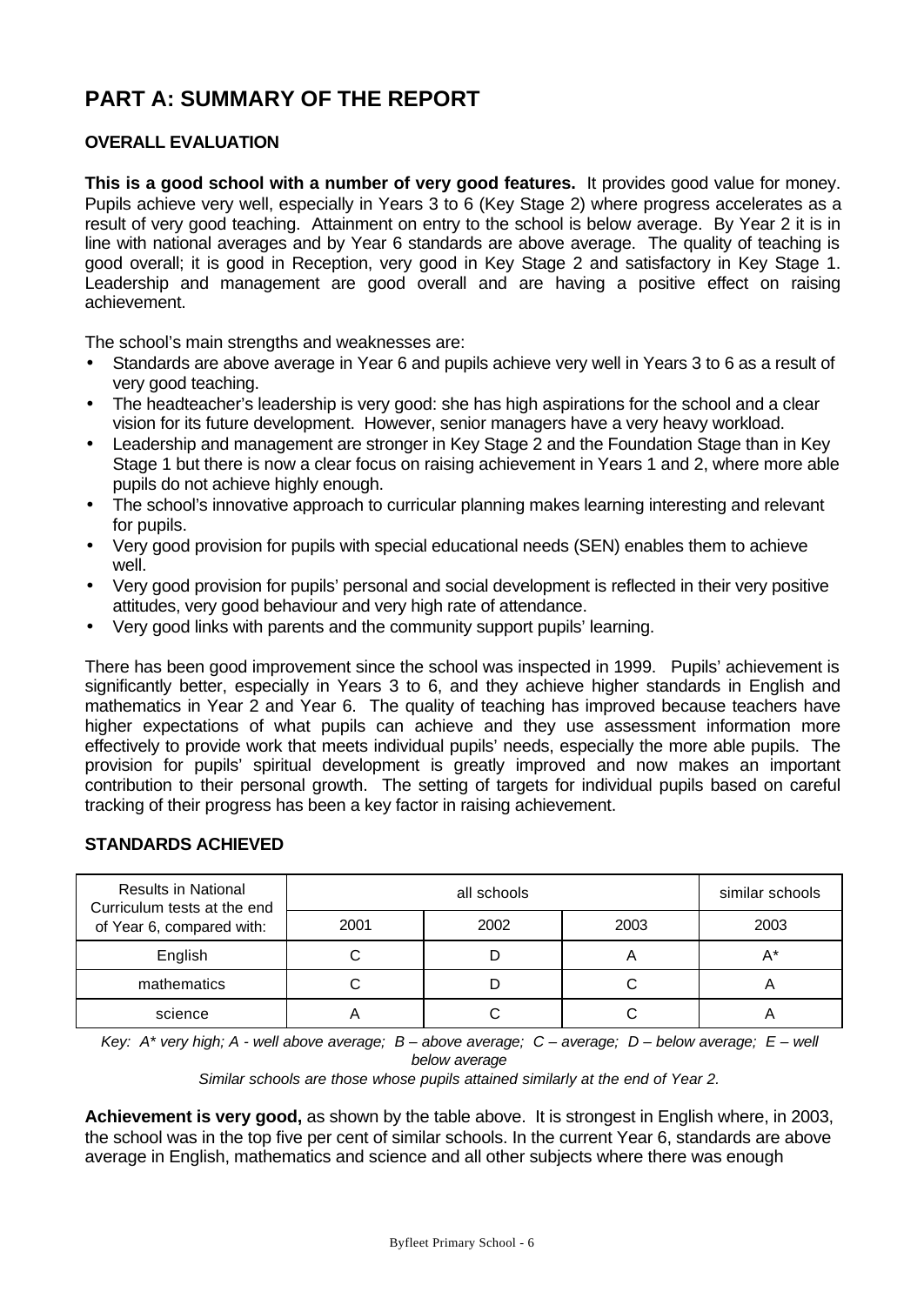evidence to make reliable judgements. This shows that the very good achievement seen in 2003 is being sustained as successful strategies are built upon from year to year. Pupils who speak English as an additional language achieve well because they receive good support. In Year 2, standards in reading are above average, and those in writing and mathematics are average. This represents good achievement and shows that standards are rising as the quality of teaching improves. Children in the Reception class achieve well given the low attainment of many on entry to the school but most do not achieve the goals children are expected to reach by the end of Reception in communication, language and literacy, mathematical development, creative development and knowledge and understanding of the world. Attainment is in line with expectations in personal, social and emotional development and physical development.

**Pupils' personal qualities, including their spiritual, moral, social and cultural development, are very good.** Pupils' attitudes and behaviour are very good and ensure that they gain significant benefit from learning**.** Their attendance is also very good.Pupils' spiritual, moral, social and cultural development is very good and contributes very effectively to the school's aim to develop 'the whole child'**.**

# **QUALITY OF EDUCATION**

**The quality of education provided by the school is good.** The strongest features of the provision are the quality of education provided in Years 3 to 6, the provision for pupils with SEN, the levels of care for pupils' welfare and the school's links with parents and the community. The main area for improvement is the quality of education provided in Years 1 and 2 which, although improving, is not yet as effective in raising achievement as in Years 3 to 6. **The quality of teaching is good overall.** It is good in Reception, satisfactory in Key Stage 1 and very good in Key Stage 2. Where teaching is good, assessment information is used well to plan work that meets pupils' individual needs, but this is not rigorous enough in Years 1 and 2. Pupils learn well because teachers provide an interesting, well planned curriculum and are creative in their approach to linking different subjects. Very good levels of care help pupils to feel secure and happy in school which helps them to learn effectively. The school works very well in partnership with parents and the community to enhance pupils' learning.

# **LEADERSHIP AND MANAGEMENT**

**Overall, the leadership and management of the school are good.** The leadership of the headteacher is very good and provides clear direction for the school. Very good leadership in Years 3 to 6 has been highly effective in raising standards. All teachers make a good contribution to the management of the school. However, senior managers have a very heavy workload. The governors have a good understanding of what the school does well and what it needs to do to improve.

# **PARENTS' AND PUPILS' VIEWS OF THE SCHOOL**

A very high proportion of parents are satisfied with the school, especially with the quality of teaching, the leadership and management and the way their children are cared for. Pupils are also very happy at school. They feel they are learning a lot, are given plenty of help and know how to improve. They feel very well cared for and know that they can go to any adult for help if they are worried.

#### **IMPROVEMENTS NEEDED**

The most important things the school should do to improve are:

- Continue to raise standards in Years 1 and 2, particularly for more able pupils.
- Improve the use of assessment to guide teachers' planning in Years 1 and 2.
- Review the delegation of responsibilities to alleviate the workload of senior staff.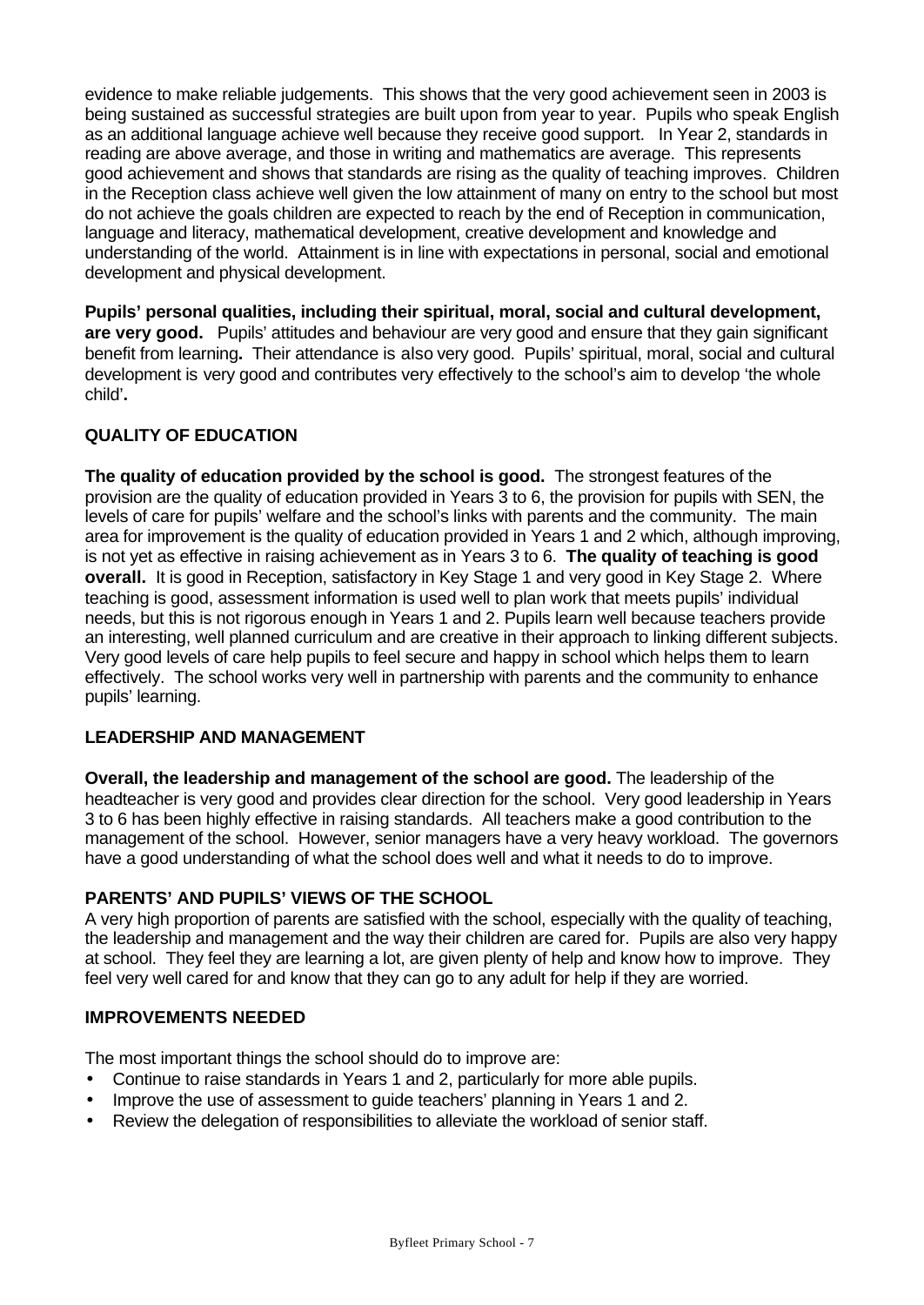# **PART B: COMMENTARY ON THE INSPECTION FINDINGS**

# **STANDARDS ACHIEVED BY PUPILS**

### **Standards achieved in areas of learning, subjects and courses**

Overall, pupils' achievement is very good. Attainment on entry to the school is below average, particularly in communication, language and literacy. Children achieve well in the Foundation Stage but many do not achieve the goals that are set for the end of the reception year because of their low starting point. Achievement is good in Years 1 and 2 and pupils progress well to reach average standards by the time they are seven. Achievement is very good in Years 3 to 6. Standards are above average in Year 6 because the quality of teaching is very good and helps individual pupils to reach their potential.

#### **Main strengths and weaknesses**

- In Reception, children achieve particularly well in personal, social and emotional development.
- Standards are improving in Years 1 and 2 but more able pupils do not always achieve highly enough.
- Standards have risen significantly in Year 6 because work is planned very well to meet individual pupils' needs.
- Pupils with SEN achieve well because they receive very good support and teaching.
- Pupils with English as an Additional Language (EAL) also achieve well due to the good support in language and with speaking and listening.

#### **Commentary**

1. In 2003, there was a significant improvement in the pupils' performance in the national tests in Year 6 as a result of the action taken by the school to raise achievement, particularly in English. Prior to 2003, the overall trend of improvement was similar to that seen nationally, although standards fell in 2002 as there was a high proportion of pupils with SEN in the year group. Careful tracking of individual pupils' progress and the setting of specific targets for each pupil to achieve have helped teachers to ensure that pupils of all abilities make good progress. Pupils did best in English in 2003 because approximately half of the year group reached Level 5 (above average). This placed the school in the top five per cent of schools whose pupils had reached similar standards in Year 2. The percentage of pupils who reached Level 5 in mathematics and science was broadly average, as were standards overall, but the school did much better than other similar schools in those subjects. Overall, the pupils' achievement was very good when compared to schools whose pupils attained similar standards in Year 2.

| Standards in: | School results | National results |
|---------------|----------------|------------------|
| English       | 28.8 (26.2)    | 27.0 (27.0)      |
| mathematics   | 26.8(26.0)     | 27.0 (26.7)      |
| science       | 29.2 (28.2)    | 28.8 (28.3)      |

#### *Standards in national tests at the end of Year 6 – average point scores in 2003*

*There were 30 pupils in the year group. Figures in brackets are for the previous year*

2. The school is continuing to build on the improvement achieved in 2003 and has raised standards further in mathematics and science. Inspection evidence and the school's assessments indicate that the pupils currently in Year 6 are on course to reach above average standards in English,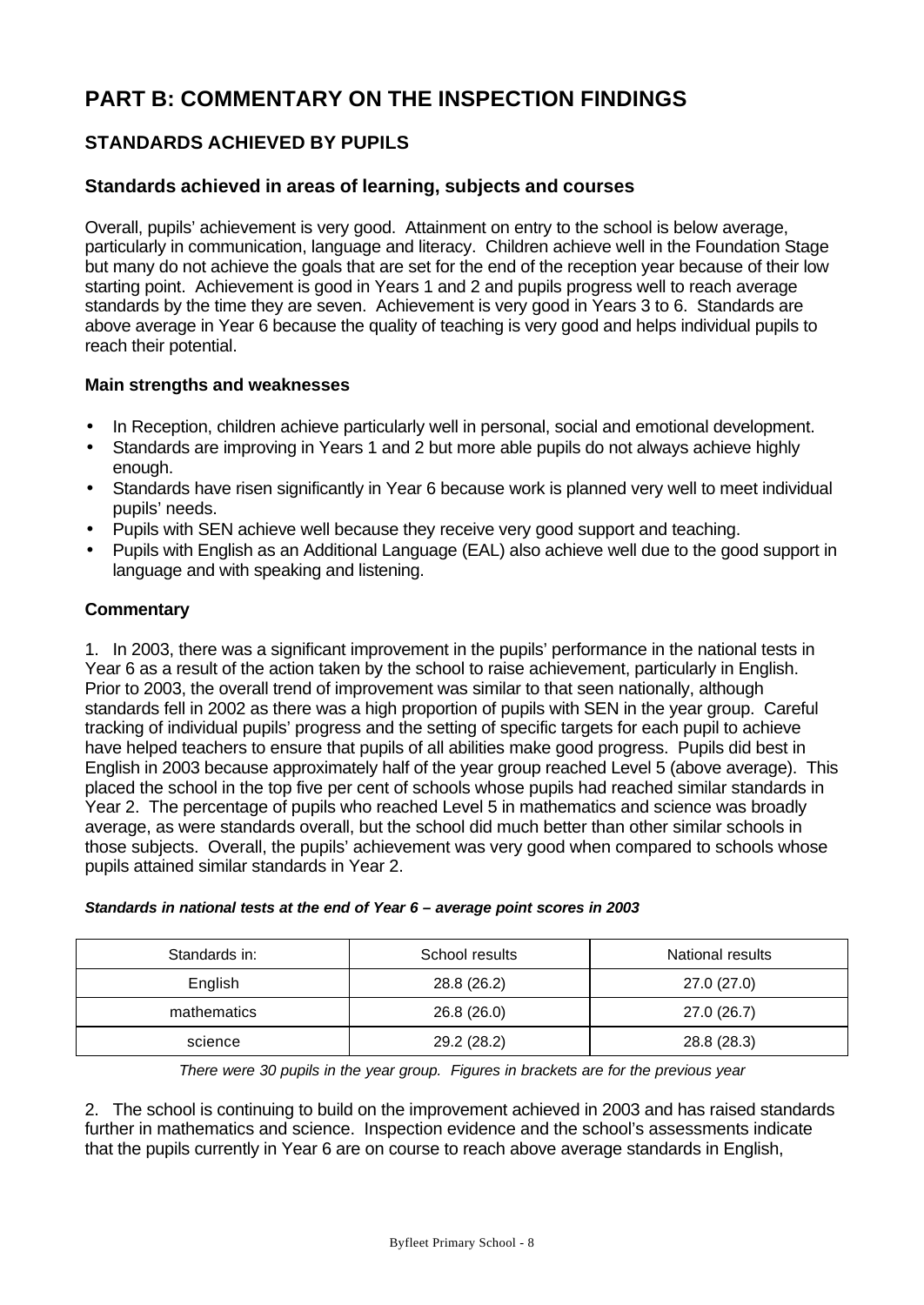mathematics and science. Standards are also above average in ICT, history, DT, art and PE. Pupils' literacy, numeracy and ICT skills are good and enable them to make good progress in all areas of the curriculum. Although girls have performed better than boys in the national tests in recent years, the gap is narrowing as the school has successfully introduced a number of strategies to improve boys' reading and writing, in particular. Teachers' awareness of the needs of pupils with EAL ensures that they provide work that matches these pupils' capabilities and takes good account of their stage of development.

3. There has been a good improvement in standards since the last inspection. A key factor in this improvement has been the careful tracking of pupils' progress, which has helped teachers to target pupils who were underachieving and provide additional help where needed. In English and mathematics, pupils are taught in groups formed on the basis of their previous achievement for part of the week, and this has contributed significantly to improvements in learning as work is well planned to meet individual needs. Very good provision for pupils with SEN ensures that they are given focused and carefully planned work to help overcome their difficulties. This enables some pupils with SEN to reach national expectations by the time they take the national tests in Year 6. Pupils who have SEN make good progress towards the targets in their individual education plans, because these are specific to their needs and achievable. The care and support offered by the adults who work with them furthers this good progress and raises pupils' self esteem.

4. In the national tests for Year 2 pupils in 2003, standards were below average in reading, well below average in writing and average in mathematics. This shows an improvement in standards in reading and mathematics on the previous year's results. However, standards in reading and writing were lower than those in mathematics because too few pupils reached the higher levels of attainment. The school has introduced a number of strategies to raise achievement in Years 1 and 2, including intensive support for pupils who are not progressing as well as they should in reading and writing. Improvements in the quality of teaching are having a good effect on the standards pupils achieve, which are now above average in reading, and average in writing and mathematics. Standards in all other subjects where there was sufficient evidence to make a judgement are in line with national expectations.

5. Attainment on entry to the school is below average. A significant number of children start school with poor language and communication skills. As a result of the strong emphasis on personal and social development, children achieve very well in this area of learning and meet the Early Learning Goals set for the end of the Reception year. Attainment is also in line with expectations in physical development. Although they make good progress in communication, language and literacy, mathematical development, knowledge and understanding of the world and creative development, most children do not reach all of the goals set for these areas of learning by the end of the year.

# **Pupils' attitudes, values and other personal qualities**

Pupils' attitudes and behaviour are very good. Their attendance is very good. Pupils' spiritual, moral, social and cultural development is very good.

#### **Main strengths and weaknesses**

- The school has excellent procedures for promoting good attendance.
- Pupils' attendance is very high in comparison with other schools and this level has been maintained since the last inspection. Unauthorised absence is lower than the national average.
- Pupils' confidence and self esteem are very good and they enjoy taking responsibility.
- Pupils show a lively interest in learning and behave very well in lessons and around the school.
- The school sets high expectations of behaviour and most pupils strive hard to achieve them.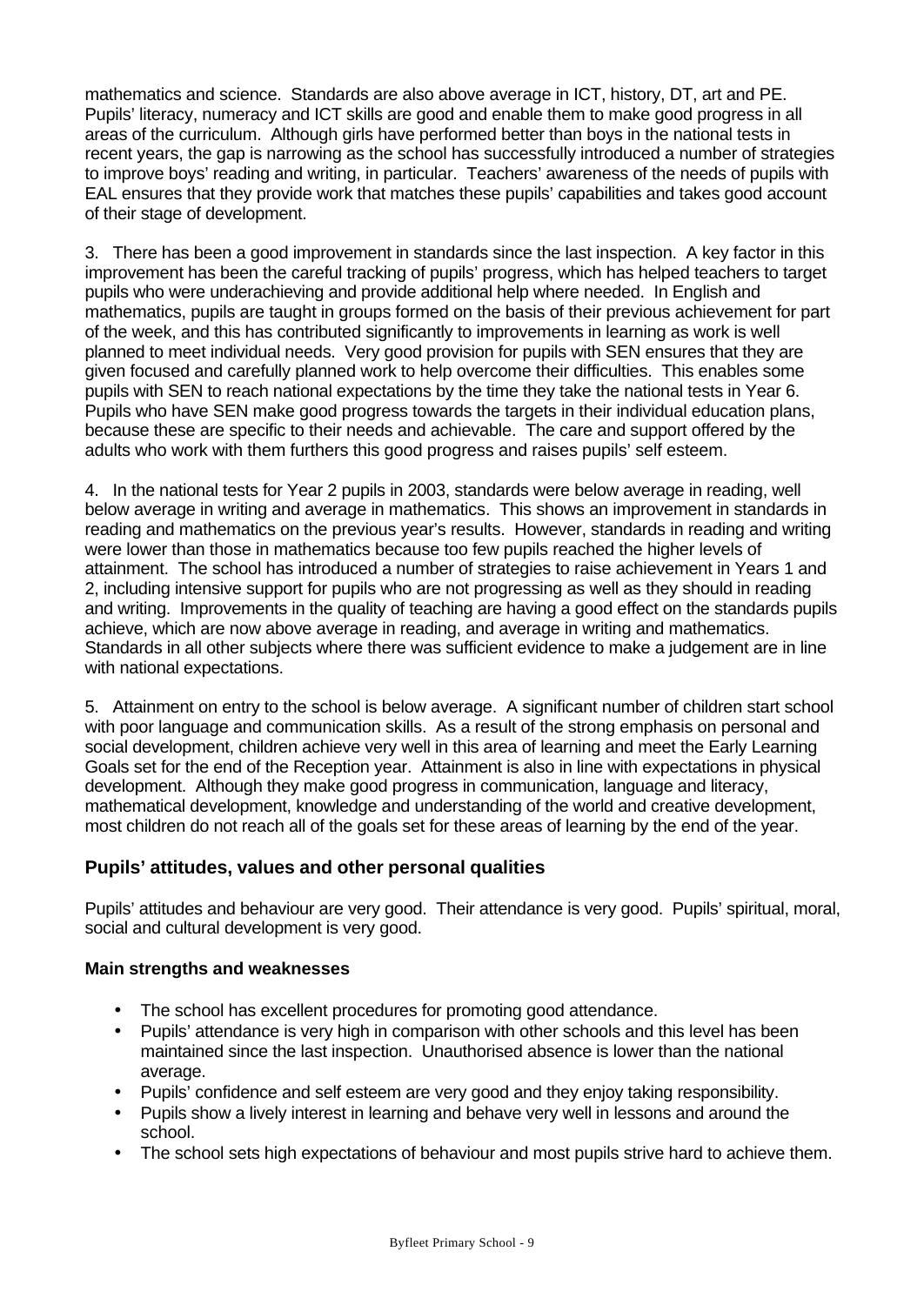- Relationships between pupils, and between pupils and adults, are very good and there is a high degree of racial harmony.
- Pupils have a very good awareness of right and wrong and show respect for others' feelings and beliefs.
- Pupils' appreciation of their responsibilities of living in a community is very good and their appreciation of their own and others' cultural traditions is good.
- Spiritual development is much improved since the last inspection and is now very good because it is carefully planned for across the curriculum.

#### **Commentary**

#### *Attendance in the latest complete reporting year (%)*

| Authorised absence |     | Unauthorised absence |               |     |
|--------------------|-----|----------------------|---------------|-----|
| School data        | າາ  |                      | School data   | 0.0 |
| National data      | 5.4 |                      | National data | 0.5 |

| Authorised absence |     | Unauthorised absence |     |  |
|--------------------|-----|----------------------|-----|--|
| data               |     | School data<br>0.0   |     |  |
| data               | 5.4 | National data        | 0.5 |  |

*The table gives the percentage of half days (sessions) missed through absence for the latest complete reporting year.*

6. Attendance is very good and well above the national median and this high rate is maintained and supported by the excellent procedures practised by the school. Parents and pupils both understand the need for prompt and regular attendance at school. These systems of monitoring and promoting attendance have also resulted in a nil rate of unauthorised absence. Punctuality is also very good and helps lessons to start promptly. During interviews and discussions with pupils it was very evident that they enjoyed school and, indeed, many volunteered that they wanted to come to school because they enjoyed their learning so much. There have been no exclusions during the past school year.

#### *Ethnic background of pupils Exclusions in the last school year*

| Categories used in the Annual School Census         | No of pupils<br>on roll | Number of<br>fixed period<br>exclusions | Number of<br>permanent<br>exclusions |
|-----------------------------------------------------|-------------------------|-----------------------------------------|--------------------------------------|
| White - British                                     | 182                     |                                         |                                      |
| White – any other White background                  |                         |                                         |                                      |
| Mixed - White and Black African                     |                         |                                         |                                      |
| Asian or Asian British - Pakistani                  |                         |                                         |                                      |
| Asian or Asian British – any other Asian background |                         |                                         |                                      |
| Chinese                                             |                         |                                         |                                      |

*The table gives the number of exclusions, which may be different from the number of pupils excluded.*

7. The majority of pupils show great interest in their lessons and strive hard to achieve the expectations of their teachers. The very good methods of behaviour management adopted by the whole school staff have a positive effect on pupils' learning. Overall, behaviour is very good in lessons, around the school and on the playground. These standards have been maintained since the last inspection. Pupils are all aware of the school and class rules and fully understand the difference between right and wrong. Pupils' spiritual development and understanding are now very good and encouraged at every opportunity and the school has successfully addressed the points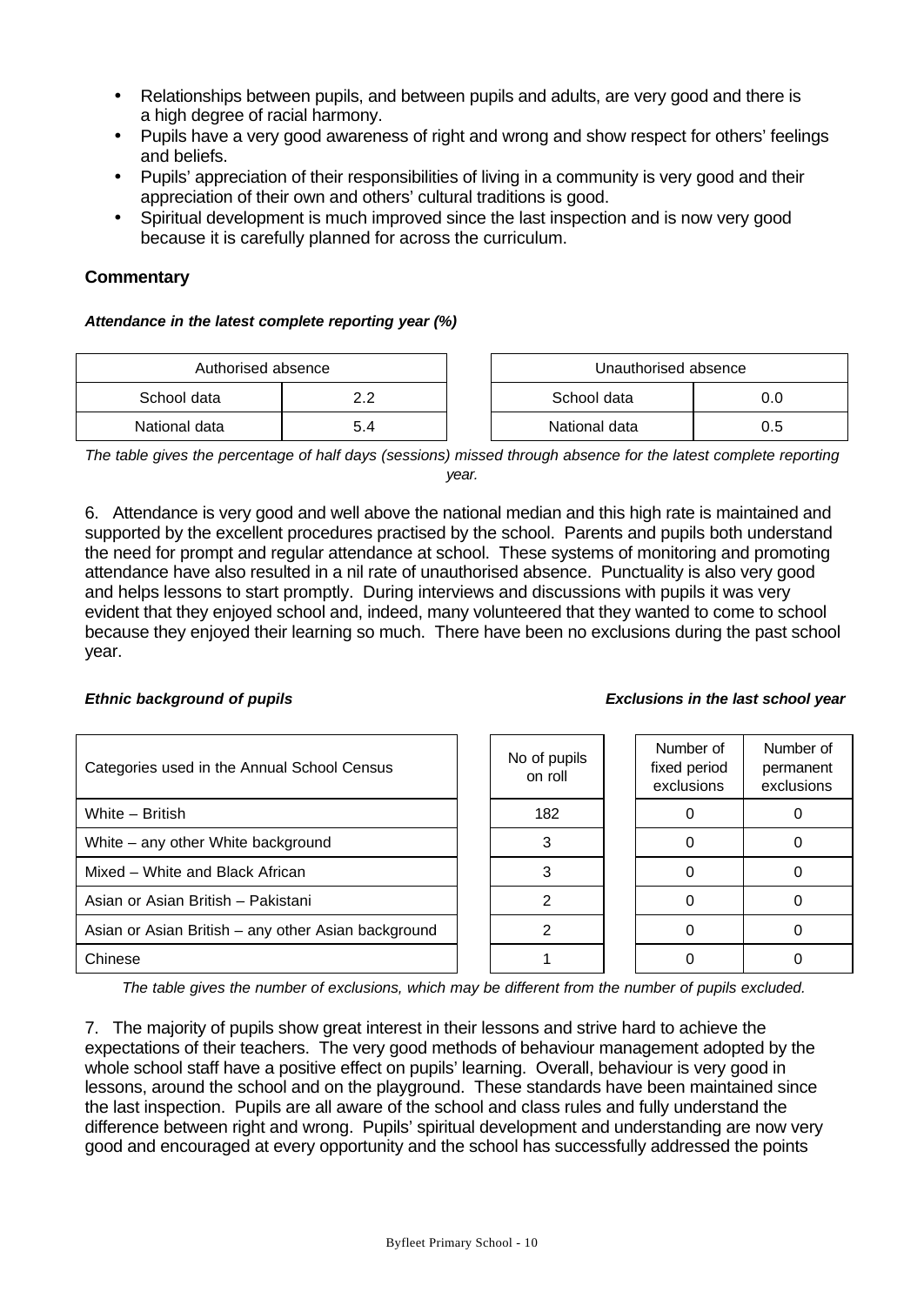raised in the last inspection report. The culture promoted by the school is one of a large and happy family where everyone is valued and respected. Both parents and pupils confirm how much they enjoy and benefit from this caring environment.

8. Pupils who have SEN behave well and work hard. They fit in well in all classes and receive effective support from the adults working with them. Other children also value their contributions and they feel part of the whole school community.

9. Pupils have many opportunities for taking on additional responsibility and they respond well to them. The school council ensures that pupils' views are heard and listened to. Every class from Reception to Year 6 has at least two representatives on the council. Two Year 5 representatives interviewed during the inspection displayed mature and very responsible attitudes. Other routine responsibilities are also carried out quietly and without the need for supervision. The school ensures that every pupil, regardless of age, gender or ability, has some opportunity to enjoy responsibility. Parents acknowledge this, and in particular the 'buddy' system where older pupils assist the younger ones.

10. Pupils have a very good level of respect for the feelings and values of others and are given many opportunities to reflect on these feelings. One example of this is the 'Praises' assemblies where pupils are rewarded for various acts of kindness and thoughtfulness. Pupils are constantly encouraged to think of others by means of the 'buddy' system, the school council and other volunteer duties. These activities, coupled with the family atmosphere that permeates the school, ensure that pupils' social development is very good, relationships between pupils and with all the staff are very good and pupils are able to work and play together collaboratively. Pupils have a very good understanding of their own culture and opportunities are taken to widen their knowledge of other cultures by visits to mosques, synagogues and various museums.

# **QUALITY OF EDUCATION PROVIDED BY THE SCHOOL**

The quality of education provided by the school is good. The strongest features of the provision are the quality of education provided at Key Stage 2, the provision for pupils with SEN, the levels of care for pupils' welfare and the school's links with parents and the community. The main area for improvement is the quality of education provided at Key Stage 1 which, although improving, is not yet as effective in raising achievement as at Key Stage 2.

# **Teaching and learning**

The quality of teaching and learning is good overall. It is good in Reception, satisfactory at Key Stage 1 and very good at Key Stage 2. Assessment in Reception and at Key Stage 2 is good; it is satisfactory at Key Stage 1.

# **Main strengths and weaknesses**

- A strong emphasis on children's personal, social and emotional development in the Reception class and good teaching of basic skills gets them off to a good start in learning.
- In the past, the quality of teaching at Key Stage 1 has not been high enough. It is now improving and is good in Year 2.
- The teaching of English and mathematics in ability groups in Years 3 to 6 is having a good effect on standards.
- Teaching in Year 6 is of a very high standard.
- The quality of teaching for pupils with SEN is very good. Learning support assistants (LSAs) are very professional, are used well and work effectively in partnership with teachers.
- Throughout the school, teachers manage pupils' behaviour very well and create a very positive atmosphere in the classroom which helps pupils to apply themselves to their work.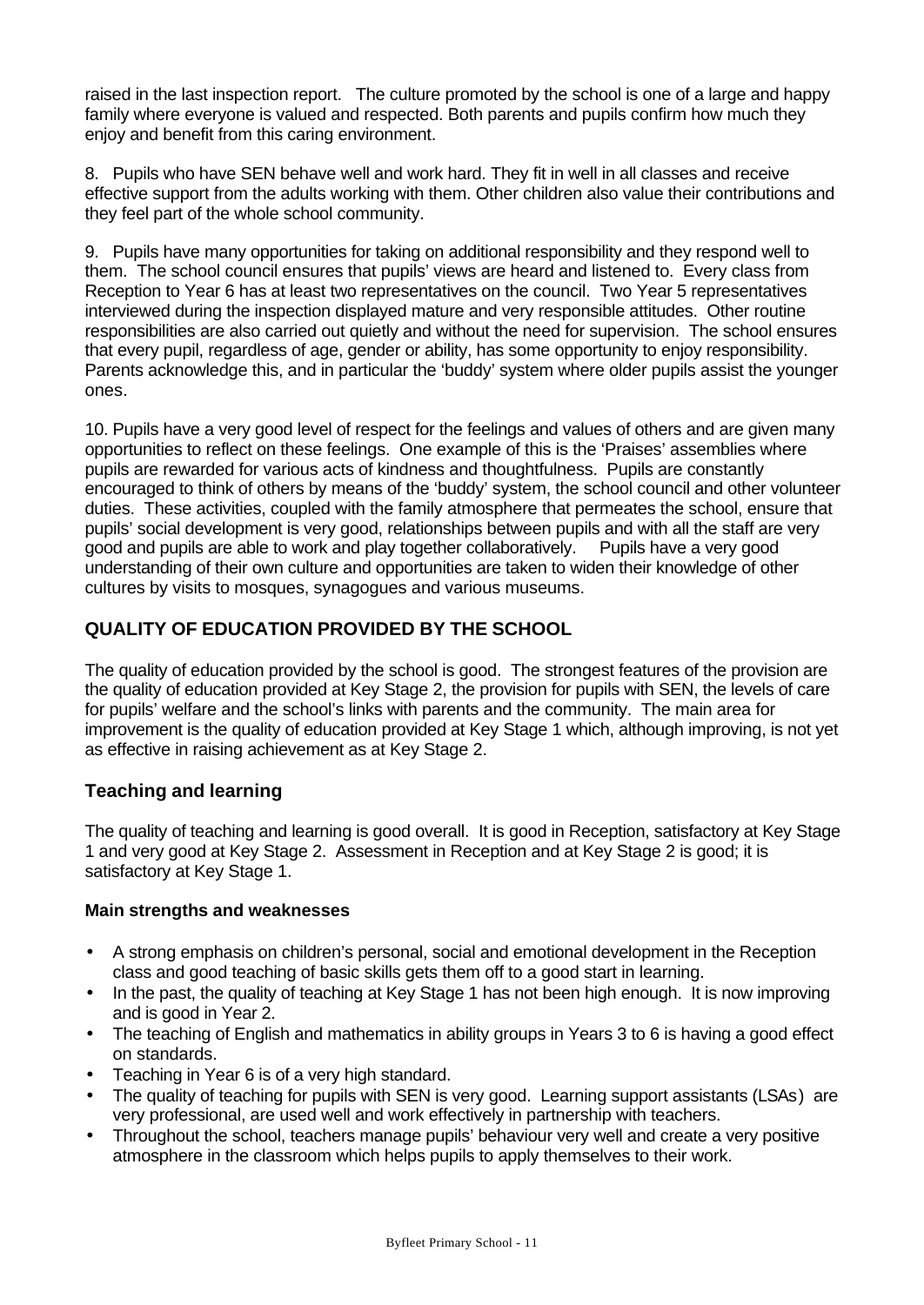• The use of assessment information to respond to pupils' individual needs and set challenging targets for them is very good at Key Stage 2. It is less effective at Key Stage 1 but clearly improving.

# **Commentary**

#### *Summary of teaching observed during the inspection in 35 lessons*

| Excellent | Very good | Good     | Satisfactory | Unsatisfactory | Poor  | Very Poor |
|-----------|-----------|----------|--------------|----------------|-------|-----------|
| $0\%$     | 3 (23%)   | 20 (57%) | $(20\%)$     | 0(0%)          | 0(0%) | $0(0\%)$  |

*The table gives the number of lessons observed in each of the seven categories used to make judgements about lessons; figures in brackets show percentages where 30 or more lessons are seen.*

11. There are many good features of teaching in the Reception class, which contribute to the children's good achievement. The teacher has a good understanding of how young children learn, helping them to feel secure and happy, which enables them to make good progress in their learning. The teacher and all adults within the department form an effective team, which ensures that the wellplanned activities engage the interest of the children. This enables the children to acquire new skills, knowledge and understanding at a good pace and to develop their capacity for concentration. The teacher plans a good range of activities that provide many opportunities for the children to work and play independently and collaboratively. This makes a very good contribution to their personal and social development. The inside and secure outside areas for the children are used well. The very good use of on-going assessment enables the teacher to track children's progress in each area of learning and to carefully plan the next step in their learning. Through this, she knows what the children are capable of and has appropriately high expectations for them.

12. At the time of the last inspection, teaching in Year 2 was a significant weakness. There has been good improvement since that time, and it is now good, although evidence from the previous year shows that, at that time, teaching in Year 2 still had a number of weaknesses which senior staff were addressing through support and training. There have also been several changes of teacher since the last inspection. The quality of teaching and learning at Key Stage 1 is satisfactory overall. Just over half of the teaching seen during the inspection was good and there is now an increased emphasis on raising teachers' expectations of what pupils can achieve in Years 1 and 2, which is already having a positive effect on standards. Where teaching is good, there is good challenge for the more able pupils and effective support for pupils with SEN and those who need additional help to ensure they have grasped new learning. Teaching is less effective when more able pupils are given a task that requires input from the teacher to ensure that pupils meet the objective set for them, but are left to work independently. For example, in a mathematics lesson, more able pupils were expected to estimate, and then count, how many small objects it would take to cover the outline of their hands. As they were unsupervised, most omitted the key element of estimation and simply counted the objects.

13. There has also been a significant improvement in the quality of teaching at Key Stage 2 since the last inspection. There has been a fairly low turnover of staff, which has enabled teachers to build on improvements from year to year. Teaching in Year 6 is particularly strong and sets a fine example for the rest of the school, both in terms of the teacher's very high expectations for pupils and the imaginative way the curriculum is interpreted and presented to them. Throughout Key Stage 2, the teaching of English and mathematics is organised thoughtfully and designed to have maximum impact on learning. Some lessons are taught in groups formed on the basis of pupils' prior attainment and this enables teachers to focus effectively on a narrower range of ability than would otherwise be the case. Others are planned effectively to capitalise on links with other subjects so that pupils use their literacy and numeracy skills in a wide range of situations. Teaching assistants provide very effective support for less able pupils in these lessons. In other lessons, the cross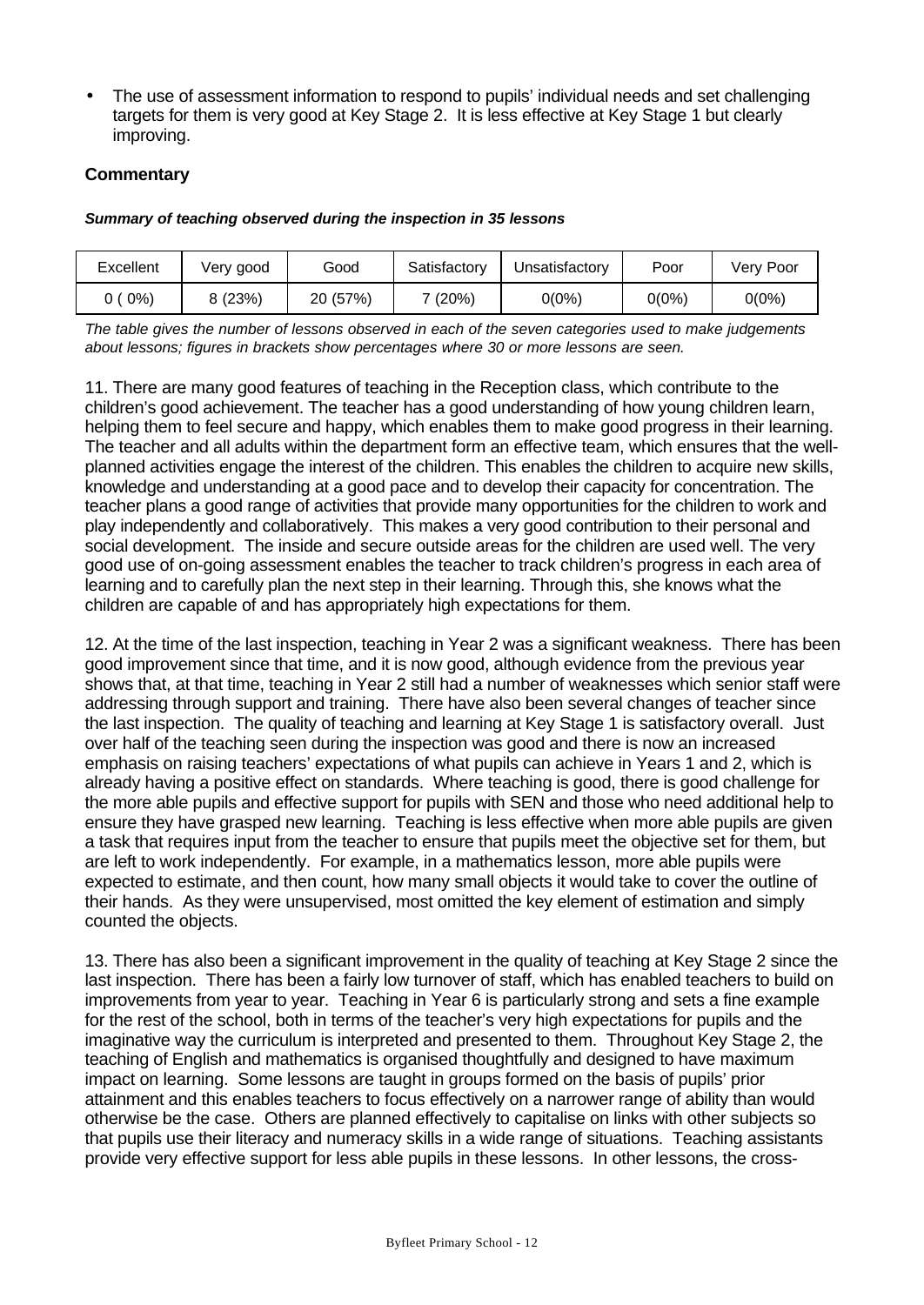curricular applications of literacy and numeracy are emphasised and effective links made with other subjects.

14. The quality of teaching and learning for pupils with SEN is very good. They are given work that is appropriate for their needs and levels of attainment, and they receive very good support from teachers and assistants, who work well together as a team. In addition, small groups of pupils are taught for short sessions to take part in specialist work. Teachers and LSAs work together in very effective teams to plan, support and assess learning. LSAs have a very clear idea of their role and of what pupils are expected to learn in each lesson. They have considerable expertise and contribute much to the quality of teaching and learning throughout the school. Pupils with EAL also make good progress due to careful assessment of their learning and language needs. Teachers plan their additional language programmes as part of the lesson and this is delivered well by experienced LSAs.

15. A very good feature of the teaching in every class is the way teachers and assistants create a positive and calm environment in which pupils can learn and make good progress. All adults relate very well to the pupils and provide encouragement which helps to engage pupils well in their learning. Agreed class and school rules for behaviour are implemented consistently and all adults have high expectations of pupils and reward their efforts with praise and recognition. Pupils with emotional and behavioural difficulties are managed very well and their self-esteem is raised through the positive reinforcement of good behaviour. Throughout the school, there is an atmosphere of mutual respect which greatly enhances pupils' personal and social development. The school's aim to develop 'the whole child' is successfully promoted through this consistent approach.

16. At Key Stage 1, the marking of pupils' work is mainly made up of positive comments and praise and questions about understanding. It does not show pupils clearly how to improve their work. At Key Stage 2, marking is very clear, shows pupils how to make their work better and, as a result, pupils have good ideas about how to improve on their work. A key factor which explains why teaching in Key Stage 2 is very good is the effective use of ongoing assessment to track pupils' progress. As a result, teachers know what pupils are capable of and have appropriately high expectations of them, and pupils are very clear about how to make their work better. In addition, the information is used to plan units of work, to place pupils in appropriate groupings and to review and refine learning targets. The use of assessment information to plan appropriate work for individual pupils and to set challenging targets for them is developing soundly at Key Stage 1 but is not yet as effective as at Key Stage 2.

# **The curriculum**

The curriculum provided at Byfleet Primary School is good. The school supports the pupils' learning outside of the school day and develops the range of their interests very well. The accommodation and resources support the running of the curriculum well.

#### **Main strengths and weaknesses**

- The school plans its curriculum well and adjusts it successfully in order to cater for the changing needs of the pupils and national requirements.
- The interesting curriculum for children in the Reception class successfully incorporates all areas of learning. It is planned well and makes a significant contribution to the children's good achievement.
- The pupils' learning is enriched very well through the range of visitors and educational visits and the very good range of out of school clubs provided by the school.
- The school's staffing in terms of teachers and support staff is good and assists the teaching of the curriculum well.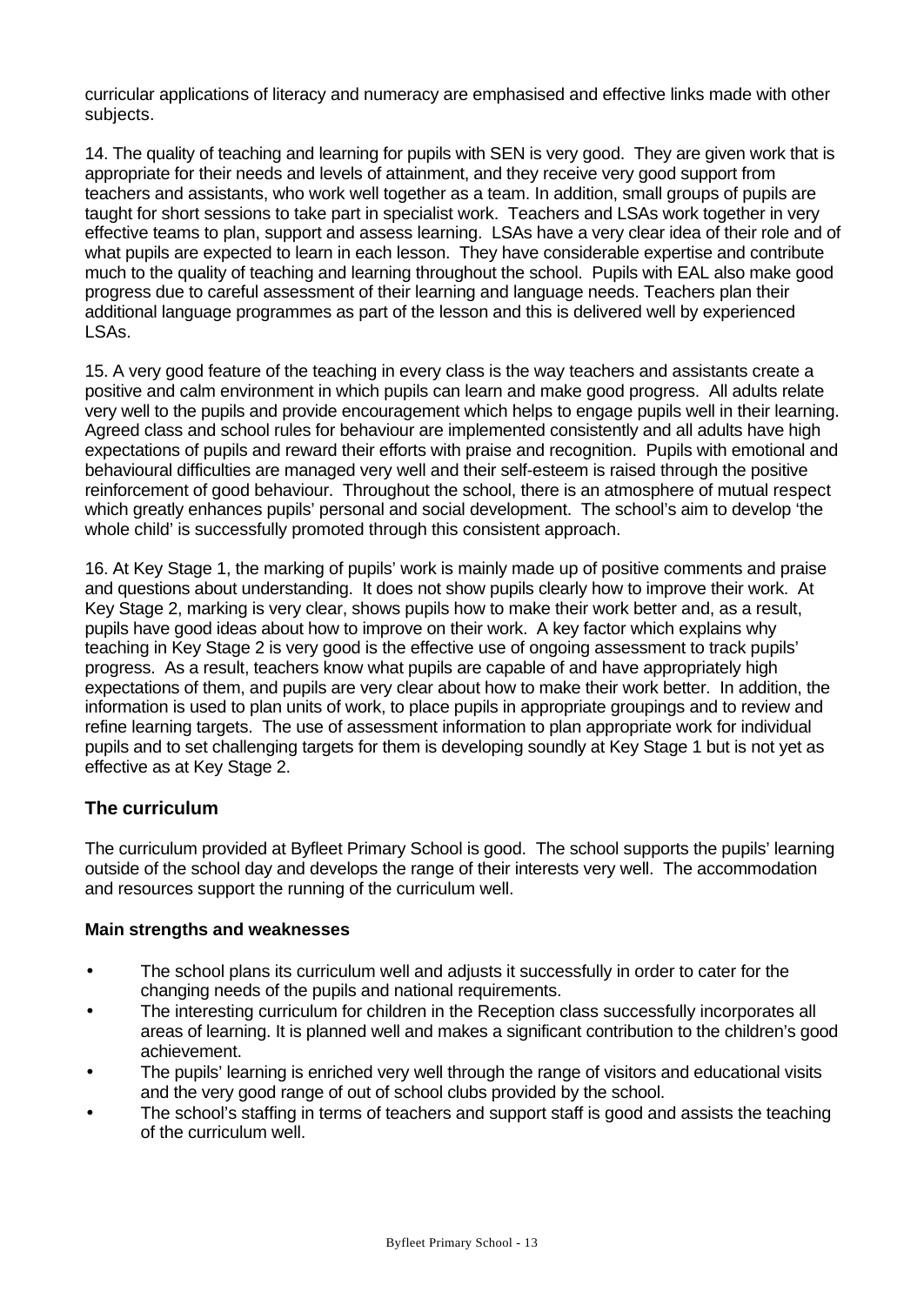- Provision for pupils with special educational needs is very good and targets are matched well to their individual needs.
- Equality of opportunity is good for all pupils.

### **Commentary**

17. The school keeps the effectiveness of its curricular provision under constant and effective review and implements changes well when necessary. For example, it has adopted an innovative approach to combining aspects of the curriculum wherever possible in order to make the different subjects more meaningful for pupils. This planning is detailed and thorough and gives due weight to teaching subjects linked to themes, such as the Victorians. This approach is relatively new and, in a very few instances, there has been an over emphasis on literacy skills instead of ensuring that an individual subject is taught in sufficient depth.

18. The curriculum for children in the Reception class is varied and interesting, incorporating all areas of learning successfully into broad topics and themes. It is planned well and carefully monitored by the teacher. It makes a significant contribution to the children's good achievement. The accommodation is satisfactory for the demands of the curriculum and the needs of the children and includes a secure outdoor area, which has a satisfactory range of resources. Children in the Reception class make a good start and progress well because of the good range of activities planned for them.

19. The curriculum is enriched by a very good range of visitors and educational visits. For example, a visitor talks to the pupils about life in Saxon times, which brings the history topic on the Anglo Saxons to life for them. The National Healthy Schools initiative has a high profile within the school and, together with a visit by the Life Ways Van, provides very good support for pupils' personal, social and health education. Other topics and subjects are similarly supported, such as RE, for example, by a talk from the local rector and visits to the church, as well as visits to a mosque and a synagogue. The science and technology week and the forthcoming arts week extend pupils' learning very well. This judgement supports the parents' view that the school provides a good range of extracurricular activities. There is a very good choice of out of school clubs, which are well supported. These include the breakfast club, football and netball, gardening, homework, library and archaeology clubs. Pupils also enjoy singing in the choir and playing in the steel band.

20. The school has a good number of teachers and teaching assistants which enables them to organise classes appropriately to support the needs of the pupils well. As a result, pupils receive good equality of opportunity. Pupils in Years 3 to 6 are taught in groups formed on the basis of their prior attainment in English, mathematics and science, which ensures they are given work that is sufficiently demanding for their individual needs.

21. Provision for pupils with SEN is very good. Pupils are fully included into the school's curriculum and are given work that is pitched at appropriate levels for their development. Individual education plans are of good quality and have clear, specific targets, which address pupils' complex needs very well. In addition, care is taken to ensure that pupils are in a range of groupings for a variety of subjects in order to be able to contribute in different ways. Pupils also change groups if good progress is made.

# **Care, guidance and support**

The provision for pupils' care, welfare, health and safety is very good. The provision of support, advice and guidance based on the monitoring of pupils' achievement is good. The involvement of pupils through seeking and acting on their views is good.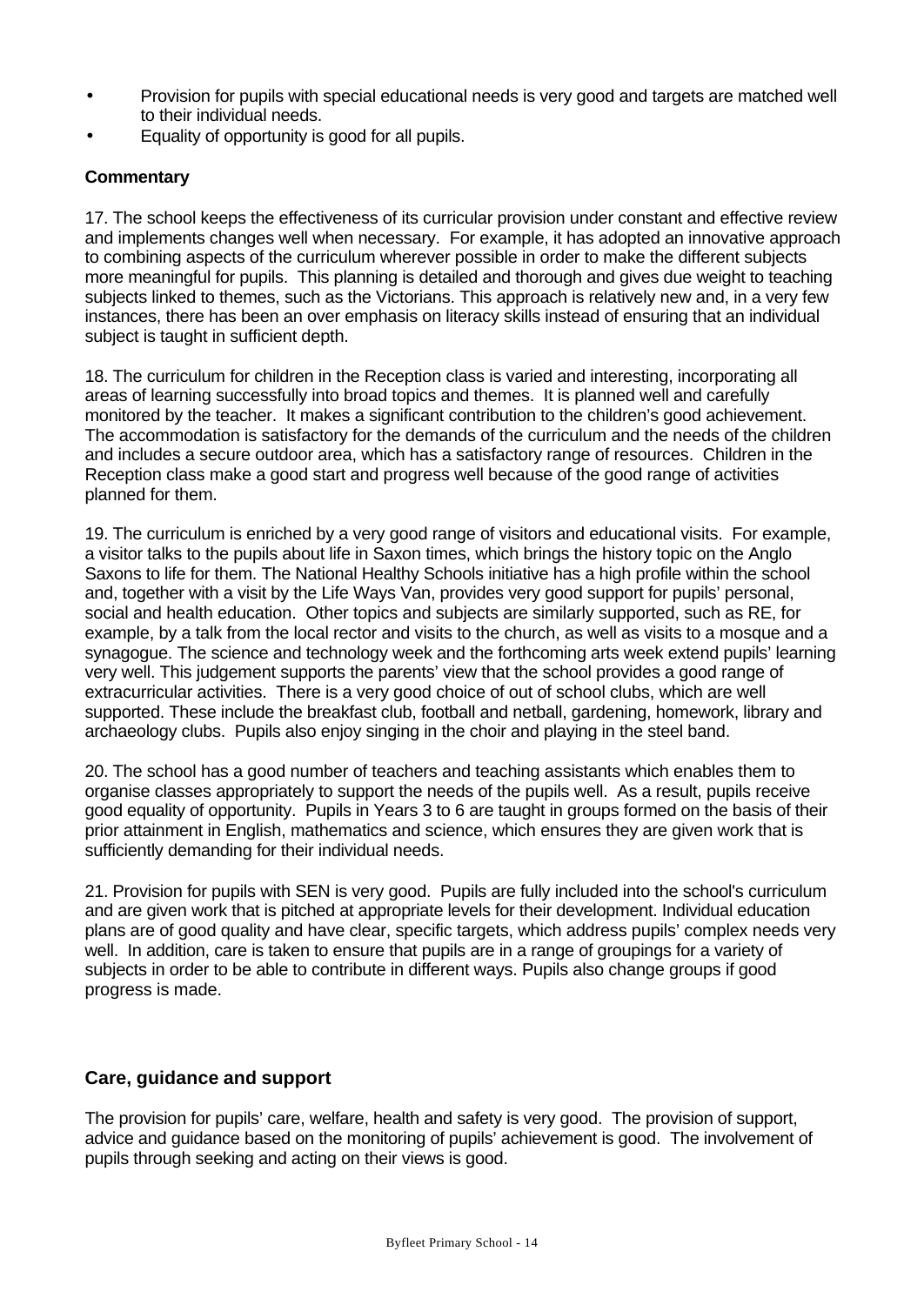#### **Main strengths and weaknesses**

- There are very good procedures for health and safety, child protection and first aid.
- Relationships with adults in school are excellent.
- The school has good systems to monitor pupils' academic standards and progress and these are well used to provide pupils with advice and guidance.
- The involvement of pupils in the school's work and development is good.
- Adults know pupils with special educational needs very well and provide good levels of care for their wellbeing.
- The induction arrangements for children in the Reception class are very good.

#### **Commentary**

22. The school has very good health and safety procedures. Apart from formal regular full risk assessments, health and safety checks are carried out on a daily basis. The emphasis the school places on safety is exemplified by the provision in lesson plans for health and safety risks that could arise. This very sensible precaution is particularly evident in science and DT lessons. The governor responsible for health and safety issues is also a full time LSA and is consequently always aware of any possible risks. In addition, the school caretaker keeps a very close watching brief on both the indoor and outdoor environment on a daily basis. There are effective child protection and first aid procedures and all staff know the pupils and their backgrounds very well.

23. All adults who work in the school form close and trusting relationships with the pupils. They know them well and provide good role models for behaviour. Discussions with pupils show that they feel very safe and secure and would turn to any adult in school should they need help, comfort or advice. The views of pupils about different aspects of school life are welcomed both on an informal basis and also through the school council.

24. The school's good systems to monitor pupils' standards and progress include effective tracking procedures that allow accurate and agreed challenging targets to be set. Pupils are involved in the setting of their personal targets to improve their academic standards and therefore become more committed to the improvement of their work. Objectives for lessons are also made clear to pupils and effective whole class sessions towards the end of lessons show teachers how well pupils have progressed. This provides useful information for planning future lessons.

25. Pupils with SEN receive very good levels of care, support and guidance. They are given focused, specialist help where necessary and their needs are reviewed regularly. Pupils with statements of SEN have their needs and support reviewed regularly as part of the annual and termly reviews. Pupils' progress is monitored carefully as they progress through the school.

26. There are very good induction arrangements for children when they start school. The school has very good links with the pre-school groups. The teacher visits the children in their pre-school settings. This enables the children to get to know their teacher in their own environment, which helps them to feel secure. Parents are invited to bring their children into school over a five-week period for a range of activities. Very good relationships are built up at an early stage with the children's parents, which help them to know how well their children will be looked after in school.

# **Partnership with parents, other schools and the community**

The school's links with parents and the community are very good. There are good links with other schools and pre-schools.

#### **Main strengths and weaknesses**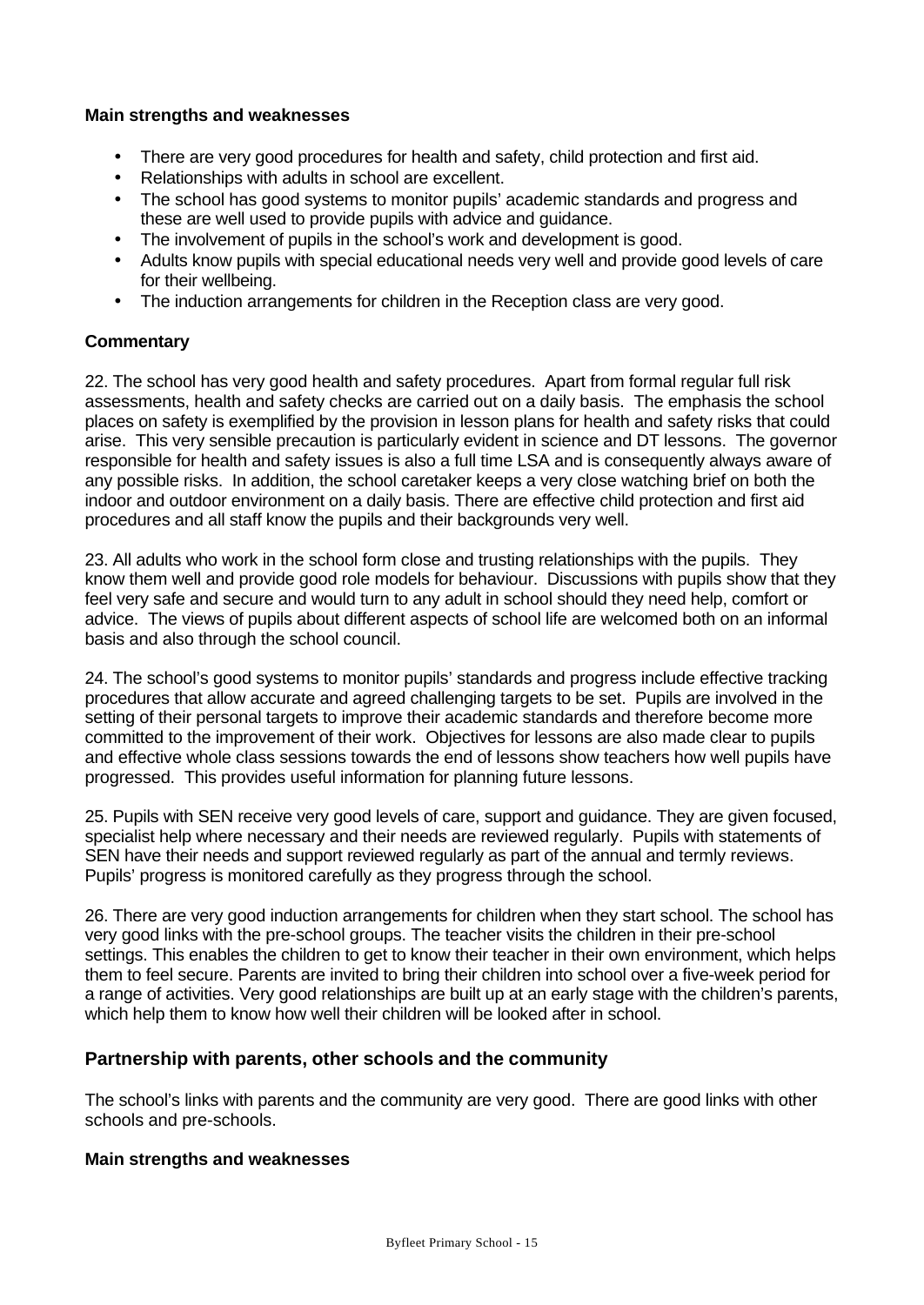- Parents have very positive views of the school.
- The school provides parents with good information about the curriculum and how to help their children at home.
- Communication with parents of pupils with SEN is very good.
- Parental involvement is very good and their contribution to learning at school and at home is good.
- Procedures dealing with complaints and concerns are very good.
- The school maintains effective links with other local schools.
- Very good links with the community enrich pupils' learning.

### **Commentary**

27. Parents and carers have very positive views of the school and the school works very well with parents, encouraging them to support the school through the Friends' Association and to help their children at home. Parents support the school very well in many differing ways. They appreciate the speedy and effective response they receive to any concerns and complaints they might have.

28. The school provides a good range of information for parents about the curriculum and how they can help their children at home. In addition to annual reports, teachers send out information letters every term. Parents also receive newsletters twice a term, other information by letter when the need arises and a calendar featuring the year's events is sent every September.

29. The school operates a genuine open door policy and parents take advantage of this to meet staff informally. There are four formal parents' meetings a year consisting of one initial 'meet the teacher' evening and three parent/teacher discussions. The school is always quick to respond to any parental requests for information and any additional contact and is quick to contact parents when pupils give cause for concern with academic or behavioural problems.

30. Parents of all pupils who have SEN have very good links with the school. The level of liaison is very good. Parents of new children are welcomed into the school and very good relationships are quickly established through the very good induction programme. There are termly visits to and from the secondary school that pupils move on to, and very good liaisons are in place. Parents comment on 'the smooth and well prepared transition to secondary school'. The school has good links with teacher training colleges and students regularly undertake teaching practice in school.

31. The school has very good links with the local community. It has a very active lettings policy and many local organisations and families take advantage of this. A Brownie group and a girls' cadet corps meet at the school and many parents hire the school hall for social occasions. A football club which was originally run by parents for pupils of the school has now developed into a junior league club with many members from other schools in the area. The club secretary states that without the very strong support of the school and the use of its facilities the club would have difficulty in continuing and would not have achieved the status it now enjoys. The school works with two nearby churches on Christmas productions and the clergy take part in school assemblies and lessons. The school continues to enjoy visits from the staff of a locally based international company who help with a reading support programme. The school has plans to extend its links with the community still further.

# **LEADERSHIP AND MANAGEMENT**

Overall, the leadership and management of the school are good. The leadership of the headteacher is very good. The leadership of other key staff is good overall, and very good at Key Stage 2. The management of the school is good and is particularly effective at Key Stage 2. The governance of the school is good.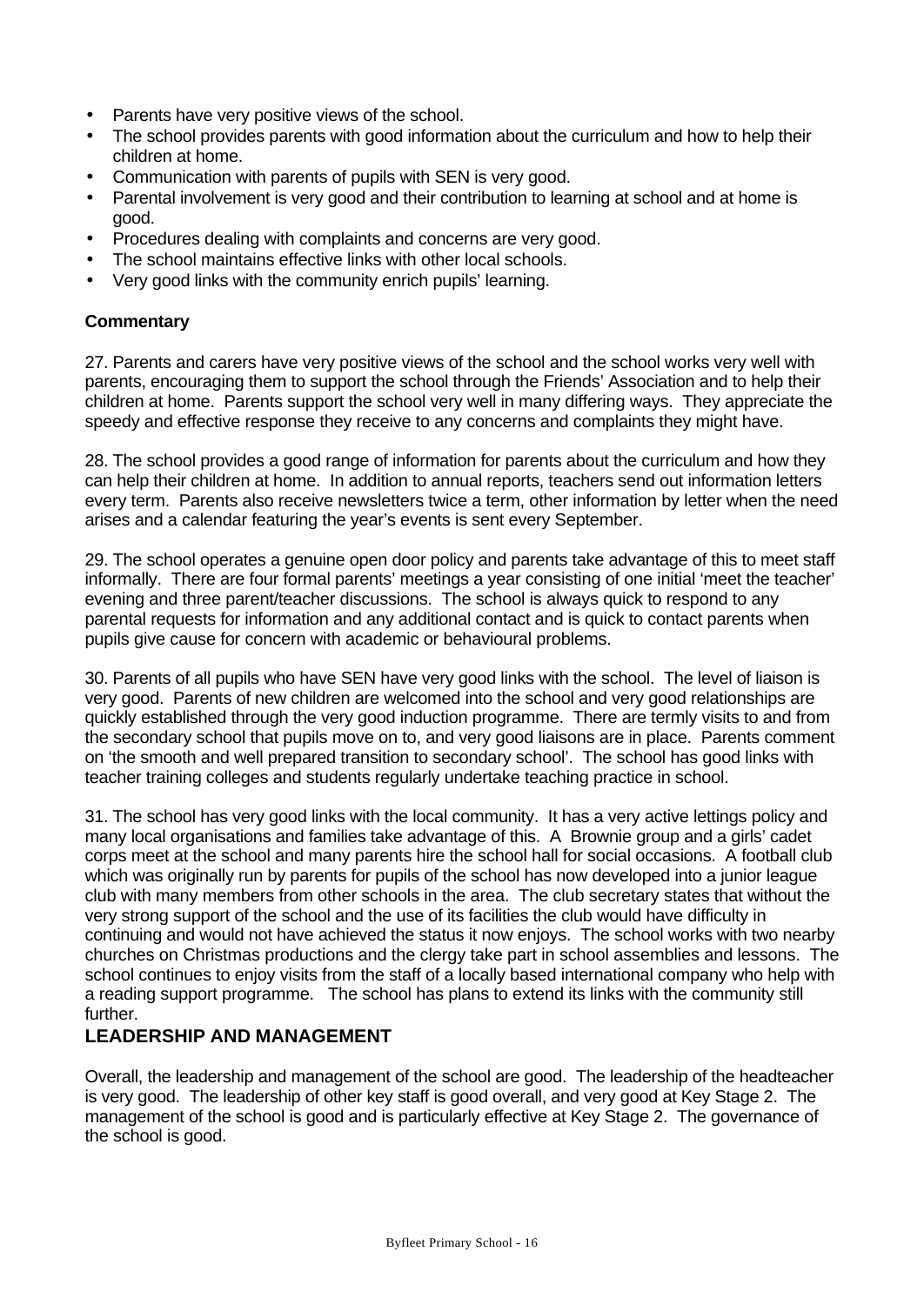#### **Main strengths and weaknesses**

• The headteacher has high aspirations and a clear vision for the school, and her leadership of the curriculum and teaching is very good.

• The leadership of Key Stage 2 is very good; it is good in the Foundation Stage. The leadership of Key Stage 1 is satisfactory but is not sufficiently rigorous to have a marked effect on achievement.

• Senior managers have a very heavy workload, which limits the impact they can have on some aspects of their work.

• Strategic planning reflects the school's aims, identifies appropriate priorities for improvement and ensures that resources are used effectively to support learning.

There is a strong commitment to self-evaluation and monitoring the school's performance among all staff and governors.

• Governors have a good understanding of the school's strengths and weaknesses and help to shape its vision and direction.

- There is a very good commitment to inclusion and concern for the needs of individual pupils.
- The leadership and management of the provision for SEN are very good.

# **Commentary**

32. The headteacher leads by example in all aspects of the school's work. Her clear vision for the school and high expectations are communicated to and shared with staff, governors, pupils and parents. Her leadership of curricular innovation and creative approach to maximising opportunities for learning are key factors in the school's improvement. The headteacher is very effective in developing leadership capability in other teachers, support staff and pupils. This is reflected in the very good leadership of Key Stage 2 and the good leadership in the Foundation Stage and in most subjects. The downside is that teachers often move on to posts of greater responsibility in other schools, which creates some difficulties in recruiting new staff to take on curricular responsibilities.

33. Throughout the school there is good teamwork. Teachers work together to ensure that the curriculum is taught effectively to build on pupils' previous learning. Subject leaders provide considerable support for colleagues and carefully monitor standards, the curriculum and teaching in their subjects. The appointment of two assistant headteachers was well considered after a trial period during which all staff were consulted. However, most other teachers have only a few years' experience and one is new to the profession. Although all but the newly qualified teacher hold responsibilities for some subjects, the three senior managers are leading development in several areas of the curriculum, as well as having overall responsibility for the curriculum and assessment. The Foundation Stage leader, who provides good leadership for that stage of the children's education, also has responsibility for Key Stage 1, shares the leadership of English and is also leading in PE and overseeing music in addition to her duties as assistant headteacher. The Key Stage 2 leader has a similar workload, but, as Year 6 teacher, is in a better position to oversee her department, monitor its progress and have an impact on its development.

34. Effective strategic planning is based on a detailed analysis of the school's performance and thorough evaluation of the impact of strategies introduced to raise achievement. There is a shared commitment to self-evaluation at all levels of management, which includes careful scrutiny of the results of national tests to identify areas of weakness and rigorous evaluation of teaching in order to improve the quality of learning. The school development plan is constructed in consultation with staff, governors, parents and pupils and focuses on the main priorities facing the school. For example, the current plan places a strong emphasis on raising standards at Key Stage 1, particularly for the more able pupils. Strategic planning has been very effective in raising standards and achievement at Key Stage 2 and has led to improvements in target setting, tracking of pupils' progress and appropriate intervention to support pupils identified as underachieving. It has also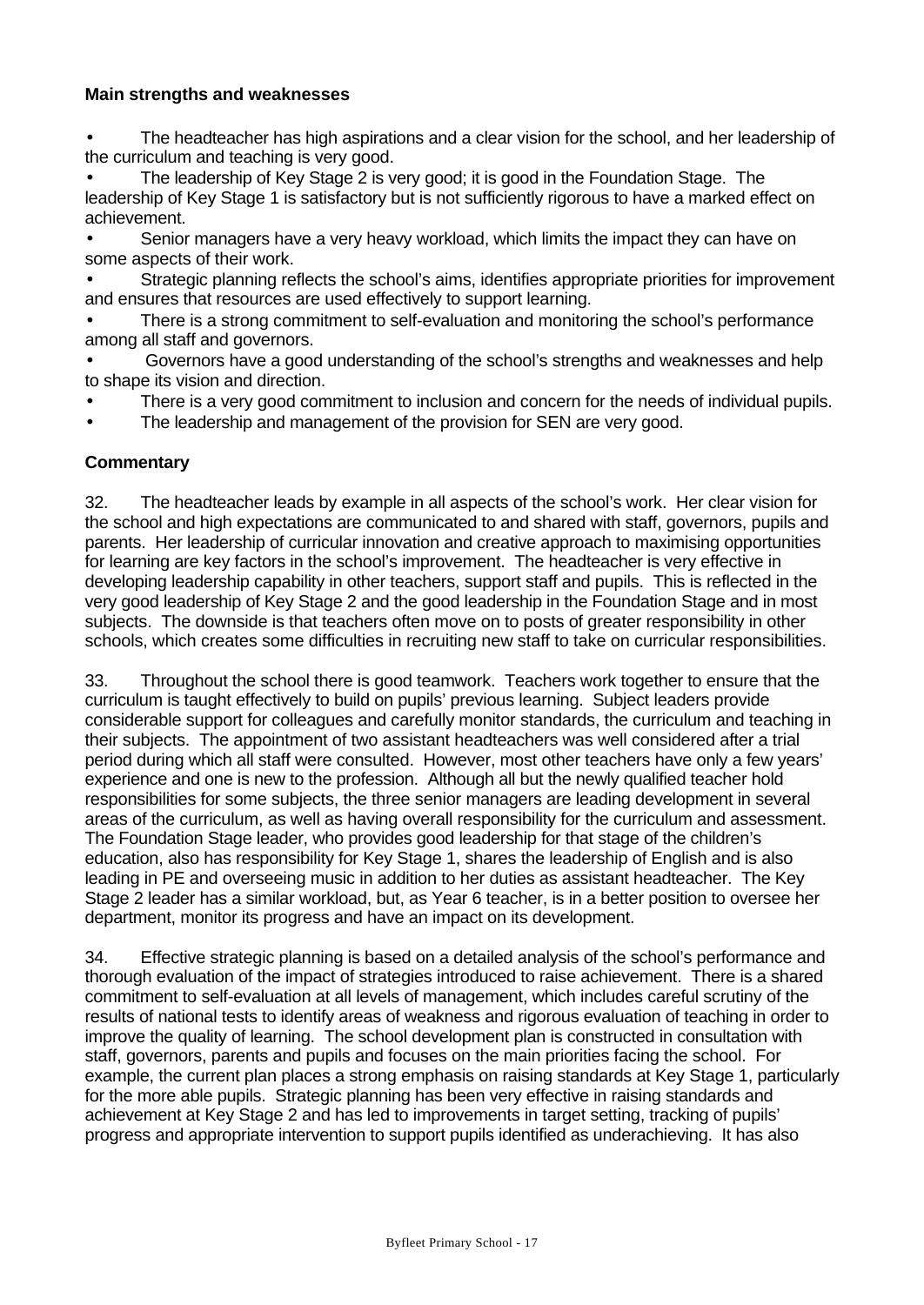produced an innovative approach to curricular organisation and the very effective deployment of LSAs to provide the most worthwhile support.

35. Good financial planning takes into account the priorities identified in the school development plan and ensures that the school is fully equipped and well resourced in all areas of the curriculum. Longer term plans are fully discussed and, where appropriate, parents and pupils are consulted and their views taken into account. A good example is the current discussion about the future of the swimming pool which is in need of replacement. Potential benefits for the pupils are measured against the impact of long-term financial commitments as governors, staff and parents debate which course to follow. The headteacher is proactive in seeking out possible external sources of funding for different initiatives and the Friends' Association works closely with the school to raise funds for identified projects.

| Income and expenditure $(E)$ | Balances (£) |                                |
|------------------------------|--------------|--------------------------------|
| Total income                 | 527656       | Balance from previous year     |
| Total expenditure            | 517359       | Balance carried forward to the |
| Expenditure per pupil        | 2600         |                                |

| Income and expenditure $(E)$ |        | Balances (£)                        |       |
|------------------------------|--------|-------------------------------------|-------|
| Total income                 | 527656 | Balance from previous year          |       |
| Total expenditure            | 517359 | Balance carried forward to the next | 10297 |

36. The governors have a good understanding of what needs to be done to improve the quality of education provided for the pupils. They are very supportive of staff but also bring a critical dimension to their role when considering a course of action and the future direction of the school. They are kept well informed through discussions with staff and through observing what is happening in the school at first hand. Governors have a wide range of expertise, especially in terms of finance, premises and health and safety, which is used to the benefit of the school.

37. There is a very strong commitment to inclusion at all levels of management and to ensuring equality of opportunity for all pupils. The headteacher, as co-ordinator or the school's provision for pupils with SEN, works closely with the Key Stage managers and the teaching team to create the very good provision for pupils with SEN and EAL. Her leadership and management of SEN are very good. She knows the pupils very well and co-ordinates the provision and support very effectively. The headteacher also monitors the planning and provision for pupils with SEN to ensure their needs are met. This makes a significant contribution to the pupils' good achievement. All teachers have focused their attention on the attainment of boys and girls in different year groups and have identified any groups who may be underachieving. Strategies are then put in place to rectify the situation and the pupils' progress is carefully checked for signs of improvement. The school development plan clearly identifies what is to be done to raise achievement for different groups of pupils.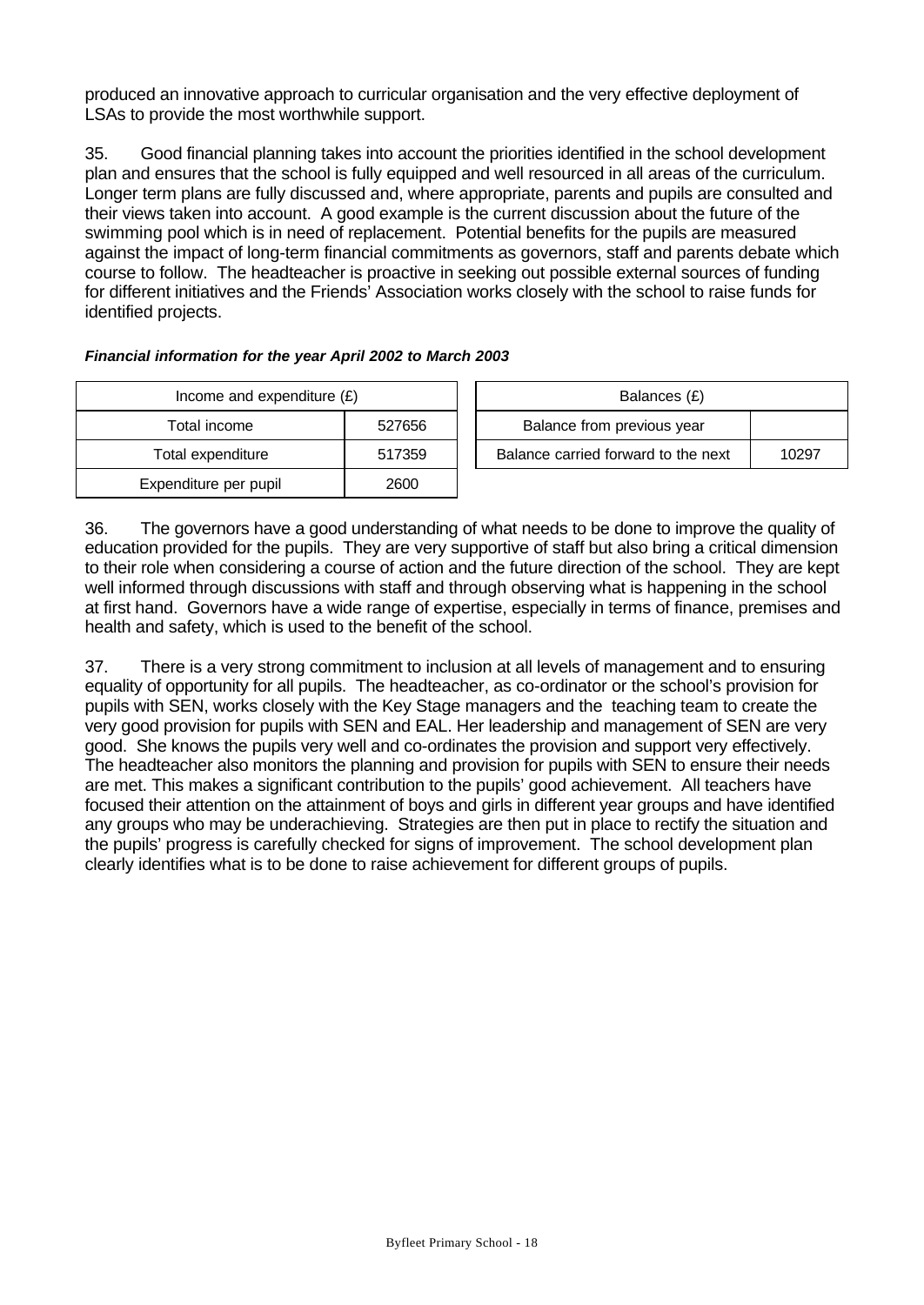# **PART C: THE QUALITY OF EDUCATION IN AREAS OF LEARNING, SUBJECTS AND COURSES**

# **AREAS OF LEARNING IN THE FOUNDATION STAGE**

38. Provision in the Foundation Stage is good. This is similar to the judgement in the previous inspection. Good leadership and management, effective planning for an interesting curriculum, combined with consistently good and some very good teaching, provide the children with interesting and varied experiences. These promote good learning and help them to make good progress. The Reception teacher provides good leadership for all adults in the department, who work very closely together to form a very effective team. The quality of teaching is very good for personal, social and emotional development and good for the other areas of learning, which are effectively planned to link together in order to reinforce learning and make it more relevant and meaningful for the children.

At the time of this inspection, sixteen children were attending full time and thirteen just in the morning. As a result, there was insufficient evidence to judge these children's achievement in each area of learning. However, assessments undertaken at the end of the previous year indicate that most do not achieve the goals children are expected to reach by the end of Reception in communication, language and literacy, mathematical development, creative development and knowledge and understanding of the world. Attainment is in line with expectations in personal, social and emotional development and physical development. This represents good achievement from their mostly below average starting point, especially as many children come into the school with well below average communication, language and literacy development.

#### **Main strengths and weaknesses**

• Very good induction procedures and very good provision for children's personal, social and emotional development.

- Good teaching of language and communication skills.
- Well-planned activities that involve several areas of learning.
- Good assessment procedures, which are used well to plan the next stage of learning.
- Very good links with parents, which support children's learning.
- Good leadership provides clear direction for the continuing high standards of the provision.

# **Commentary**

39. The school has very good induction procedures for the children and their parents, which help the children to settle into school very well. The very good close links with the pre-school groups help many children to feel secure and happy, and they quickly settle in school. The school places a great emphasis on the children's **personal, social and emotional development** and sees this as central to the children's overall development in all aspects of their learning. The effect of the very good induction procedures for the children was evident in the way most were already forming good relationships with the adults and with each other. Snack time is used very well to help the children develop their social and language skills. The teacher and other adults sit with the children and talk with them. The children are happy, settled and seem confident in the classroom environment. They are given many good opportunities to work and play together in small groups. A good feature is that the children are given many opportunities to make choices and to start activities for themselves. At the same time, adults set clear expectations of behaviour and give praise and encouragement to reinforce these.

40. Many children start school with well below expected levels for their age in their **communication, language and literacy** skills. Many have a very limited vocabulary. Great importance is placed on developing all aspects of these skills. The teacher and other adults within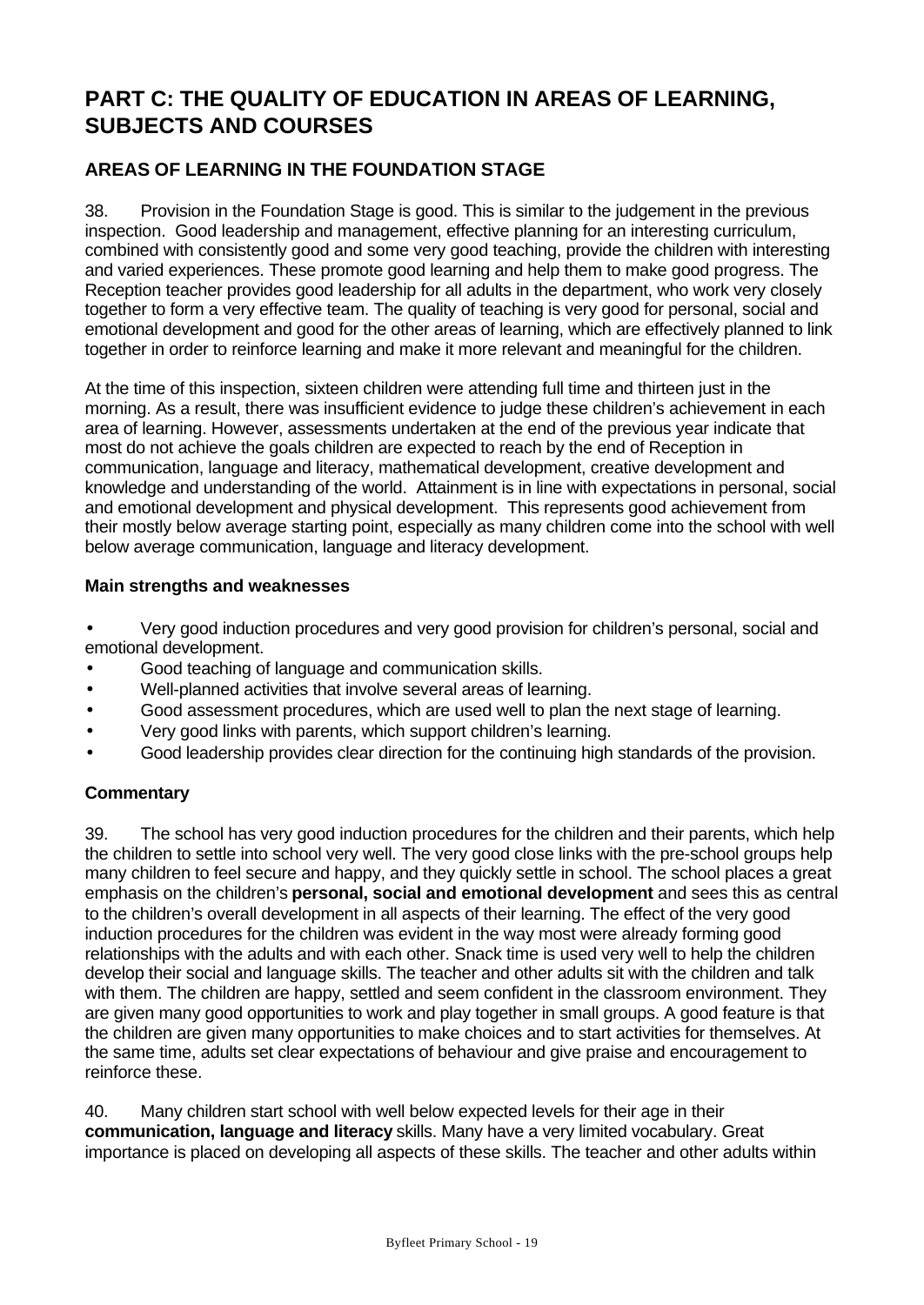the department speak clearly and are good models for the children. They are involved well in the roleplay activities, such as in 'the baby clinic'*,* to extend the children's vocabulary and speaking skills. There is very good teaching of sounds. The children enjoy moving round on the 'sounds train'*,* making the appropriate actions as they say each sound. Using the different senses is good, as this helps to reinforce learning. Most children remember the actions, but only a very small minority link these initial sounds with the written letters. Children's make marks on paper and attempt to 'write' their own words. They read their own 'writing' to the class and are praised for their effort, which helps them to feel confident to write. The children enjoy listening to stories and most join in with familiar rhymes, such as *Incy Wincy Spider*.

41. The children are provided with many interesting activities that incorporate several areas of learning. One of the observed lessons provided a very good example, as the planned activities enhanced the children's **language, mathematical and creative development and their knowledge and understanding of the world.** The theme of 'hands and eyes' helped to develop the children's awareness of and use of the senses. Through a good question and answer session for 'pairs' of children to look at and describe each other's 'pair' of eyes, the teacher helped to develop the children's early mathematical understanding of the concept of 'pairs'*.* This was reinforced later in the lesson during an activity that involved sorting, counting and matching pairs of gloves. All activities were very well planned and organised for the children to use their senses to explore, observe, touch and feel. There was a good balance between activities chosen by the children and those led by adults. Children enjoyed making and decorating eye masks with sequins. Some children took objects from a box, felt them and sorted them into hoops to show objects that were 'prickly', 'rough' and 'smooth'*.* They enjoyed painting on stones and seashells, as well as painting and drawing with chalks on the playground. The teacher was actively involved in the 'baby clinic' helping to extend the children's vocabulary by joining in with their role-play.

42. The children moved freely between the indoor and outdoor classroom, showing confidence and independence in selecting activities. They enjoyed riding on the large wheeled toys, which provided them with very good opportunities to share equipment and to extend their **physical development.** The very good lesson was buzzing with activity, in which their **language, mathematical and creative development, and their knowledge and understanding of the world** around them were enhanced through exploration and investigation.

43. Good assessment procedures form a vital part of the good practice in the Reception class. The teacher and LSAs observe and note the children's progress during each day. These observations are used well to plan the next step in learning for each child. Very good provision for children with SEN ensures that they get off to a good start and that the teacher knows them well and quickly assesses their needs.

44. Right from the outset, even before the children start school, parents are welcomed and helped to feel that they are a vital link with school in their child's learning. They are given a pack of materials to share with their child for early literacy, creative and mathematical skills, which is good, as they enable parents to be involved at an appropriate level for their child's stage of development. The teacher leads a reading workshop, and gives a writing and literacy demonstration lesson to inform parents about the activities that their child will encounter in school, which helps them to know about their child's early experiences in school. Teachers and assistants communicate regularly with parents, often on a daily basis, which keeps them well informed about their child and how well they are settling in.

45. The Foundation Stage manager provides good leadership for the department. She has a good understanding of how young children learn, which is evident from the good quality of education provided in the Reception class. The Foundation Stage manager provides effective support and guidance for all staff, ensuring that, together, they provide a good education for the children.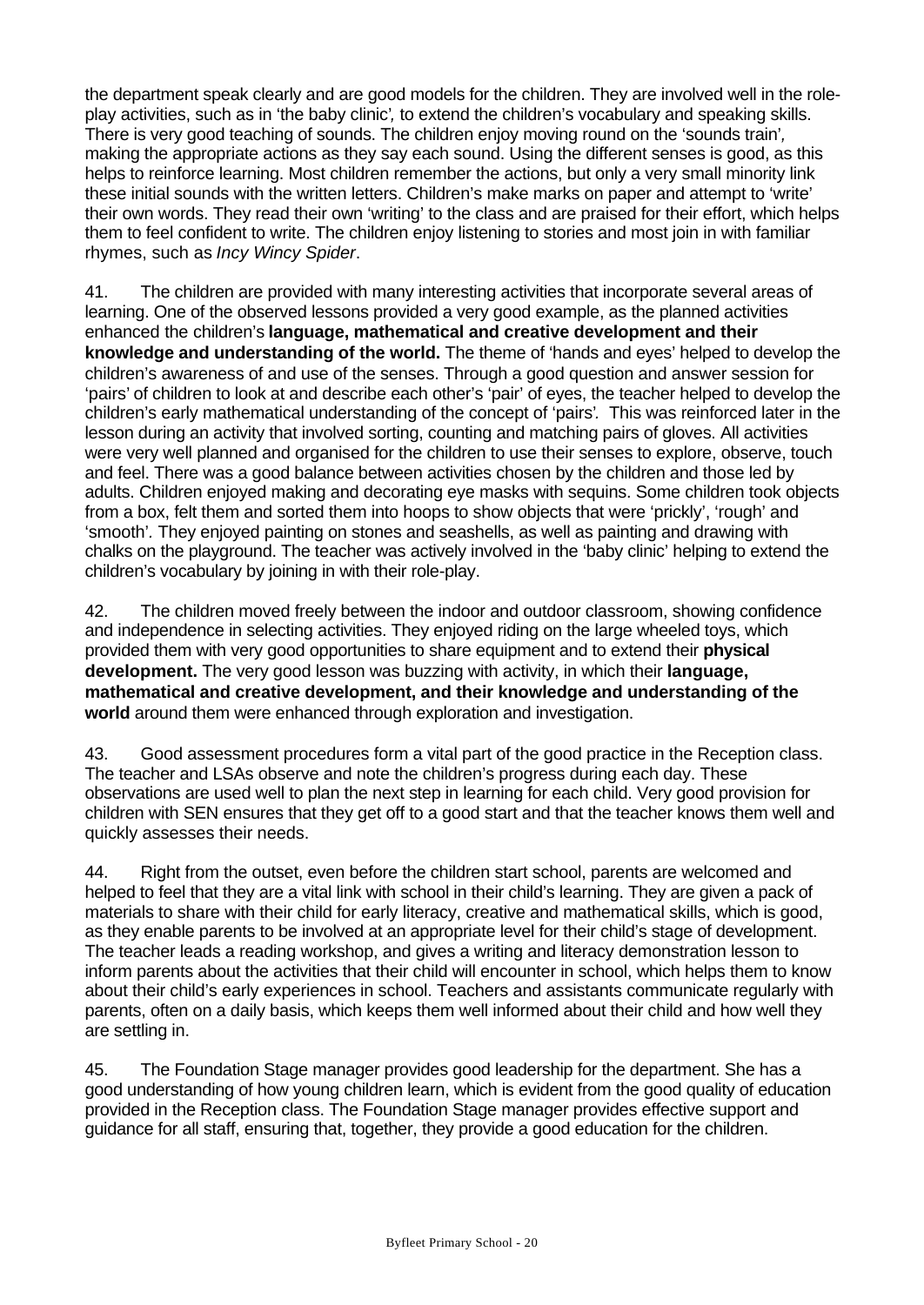#### **SUBJECTS IN KEY STAGES 1 and 2**

# **ENGLISH**

Provision in English is **good**. It is **satisfactory** in Key Stage 1 and **good** in Key Stage 2, with **very good** provision in Year 6.

#### **Main strengths and weaknesses**

- Good teaching of phonics is helping pupils to learn to read.
- More able pupils do not achieve as much as they can in writing in Key Stage 1.
- There is some very good teaching and learning in Year 6.
- Pupils with SEN and EAL make good and sometimes very good progress supported by good teaching and an effective team of LSAs.
- Detailed analysis and evaluation of pupils' achievement has led to a clear focus on raising standards in reading and writing in Key Stage 2.
- The marking of pupils' work is inconsistent between Key Stages 1 and 2.
- There is a good emphasis on developing literacy skills in Key Stage 2 English lessons, some lessons in Key Stage 1 and across the curriculum.

#### **Commentary**

46. Although there was a marked improvement in reading and writing compared to the previous year, standards in reading in the 2003 national tests were below average and well below average in writing. This is because pupils did not achieve the higher levels in reading or writing. There has been a change of teacher in Year 2 and inspection evidence and early indications of this current Year 2 are that standards in reading are above average, while in writing they are average. Overall pupils achieve well at Key Stage 1. Good teaching of phonics is helping pupils to learn letter sounds effectively. For example, in a Year 2 lesson, the teacher described different ways to sound and spell "ow". Pupils were able to read sentences from the book, *Putting on a magic show,* and knew about regular and irregular sounds. In addition some pupils were able to read and understand words such as 'amaze', 'costume', 'decorate' and 'instructions'.

47. The school is working hard to raise standards of writing and, at this early stage in Year 2, pupils have achieved some satisfactory pieces of writing with mostly accurate sentence construction and good use of capital letters and full stops. However writing is not extended sufficiently for more able pupils.

48. Standards in speaking and listening are average in Year 2. Many pupils start school with poor language and communication skills and are identified as having SEN in this aspect of learning. Teachers place a good emphasis on speaking and listening in all lessons and give pupils opportunities to describe their work and ask questions. Pupils with SEN and EAL make good progress supported by the work of learning support assistants.

49. Standards in English are above average overall in Key Stage 2 and very good in Year 6. There has been very good improvement at both the average and higher levels of attainment. Pupils achieve very well in KS2. Their enjoyment of, and interest in, books develops well and, by Years 5 and 6, pupils read with fluency and accuracy, and are able to evaluate the texts they read with growing competence. Boys are also reading well. The school has placed great value on reading and has invested in many more reading books, both within classrooms and within the school library. Pupils with SEN also achieve well supported by focused work and individual help from LSAs. Standards in speaking and listening are developing well in Key Stage 2 supported by opportunities for pupils to discuss their views, describe their work, and more formal opportunities to speak in front of and to the class.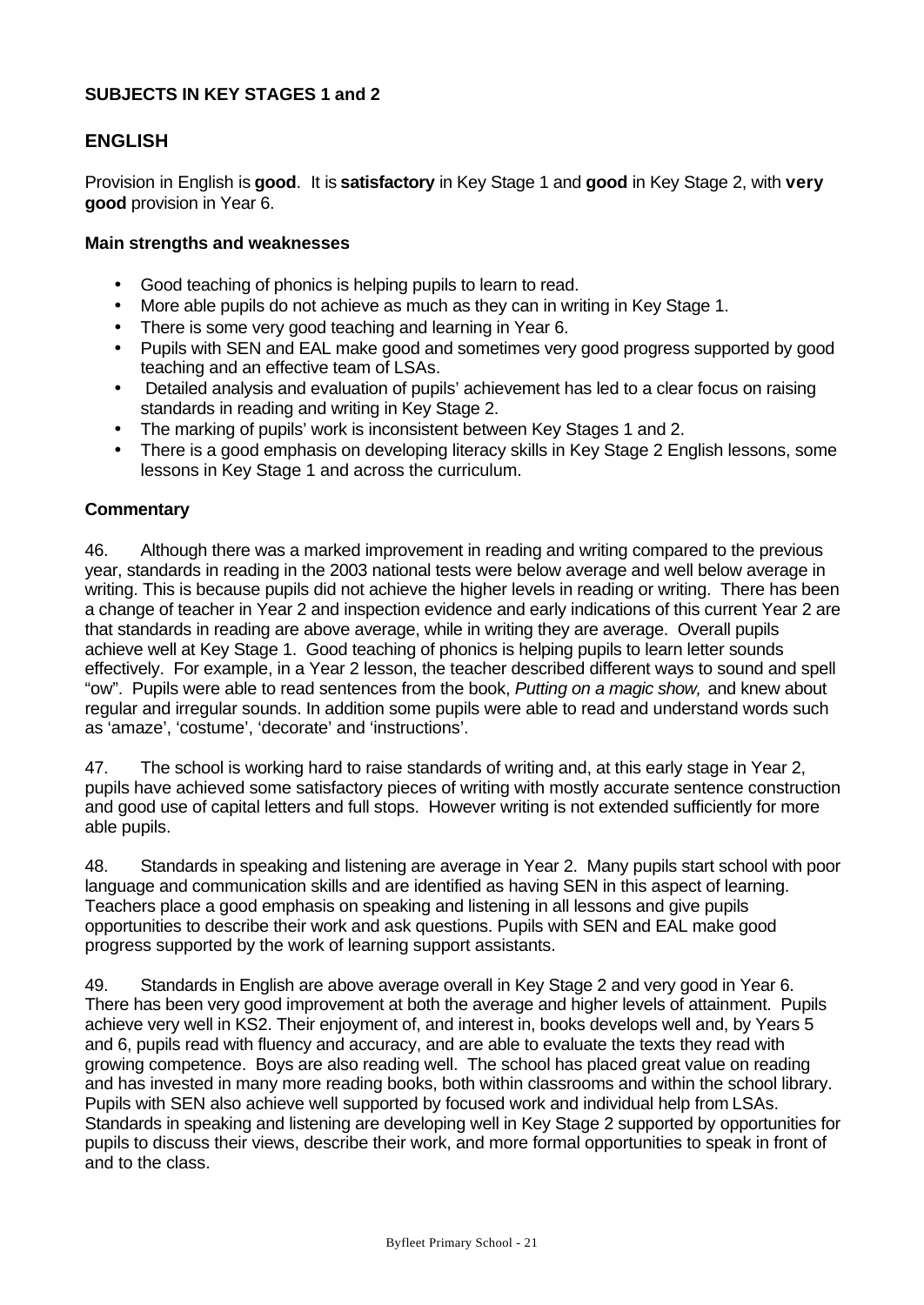50. Inspection findings from current and previous work in Year 5 show that, at the beginning of Year 6, standards in writing are in line with the national average. In addition, a good number of pupils are working to the higher levels and achieving well. In Key Stage 2, teachers provide pupils with a good range of writing opportunities within history, RE and science. They also encourage them to write at length and in a variety of forms for different purposes.

51. The quality of teaching is satisfactory in Key Stage 1, with some good teaching in Year 2. The quality of teaching in Key Stage 2 is good and sometimes very good. In a Year 6 lesson, the work was very well planned to meet the needs of all groups, the teaching was stimulating and enthusiastic, stemming from the teacher's very good subject knowledge and pupils consistently achieved very well. Lessons across the school are generally well planned and incorporate all aspects of the subject and the National Literacy Strategy. In the lessons that are good or better, the text used is challenging and there are high expectations of good written work being produced. Teachers make effective links with other subjects such as history, as seen in a Year 5 English lesson about life in the workhouse in Victorian England. In addition, the pace of the lesson was good and pupils were encouraged to complete as much as they could in the time available. There are also good arrangements to provide support for individuals and groups of pupils with SEN and good use of "catch-up" and booster sessions.

52. The subject leader manages the subject well in Key Stage 2 and there is satisfactory leadership of the subject in Key Stage 1. Both have carried out detailed analysis of pupils' achievements, which has led to a clear focus for support, specific strategies for grouping pupils by ability in Years 3 and 4, and 5 and 6, and consequently success in Key Stage 2 in raising attainment in reading and writing. Both have observed teaching throughout the key stages, which have led to improvements, particularly in Key Stage 2. The school has introduced a good system for tracking pupils' progress in reading and writing, and the process of setting targets for individual pupils to achieve is secure and established in Key Stage 2 but is insufficiently rigorous and focused in Key Stage 1. Marking of English work is also very informative in Key Stage 2. Pupils are very clear how to improve their work and can articulate how they will do this. In Key Stage 1, although some of the feedback is given directly to the pupils, some of the marking in the books does not explain clearly what pupils need to do to improve their work.

#### **Language and literacy across the curriculum**

53. The use of literacy across the curriculum is good. Teachers' planning shows that effective links are being made in reading and writing across the curriculum, as in the lessons about the Victorians and the Vikings in history. Teachers also develop and consolidate aspects of literacy taught in English lessons through lessons such as ICT, science and RE.

# **MATHEMATICS**

Provision in mathematics is **good.**

#### **Main strengths and weaknesses**

- Pupils in Year 6 are attaining above average standards and achievement is very good.
- The quality of teaching and learning is good.

• Setting by prior attainment in Years 3 to 6 is effective in helping to raise standards and all groups of pupils are catered for very well.

- More able pupils in Key Stage 1 do not achieve high enough standards.
- Good procedures for and use of assessment inform teachers' planning.
- The subject manager provides good leadership.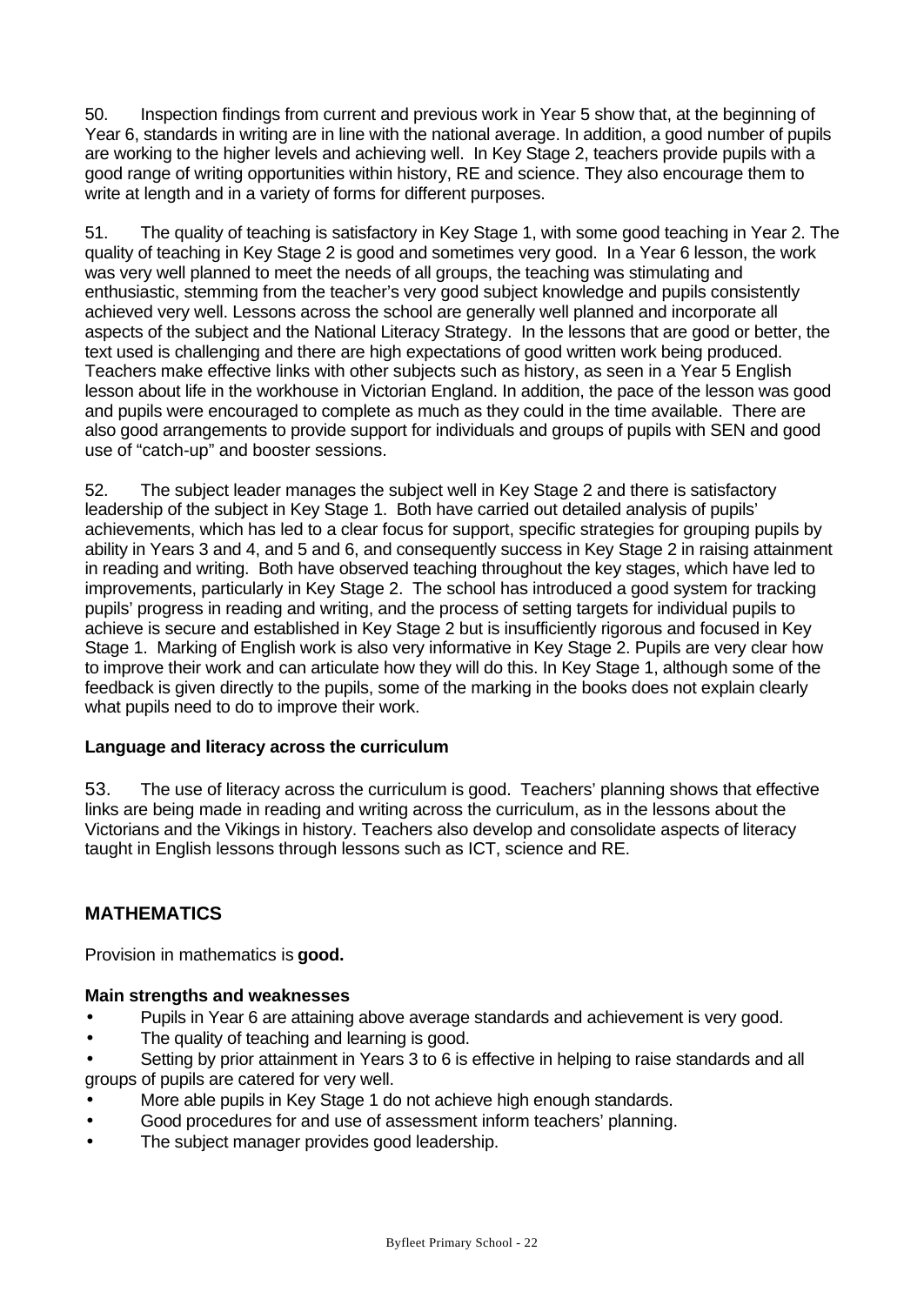• Targets for pupils in Years 1 and 2 are not sufficiently detailed to help pupils know how to improve in order to raise standards.

# **Commentary**

54. Provision for mathematics is good throughout the school**.** Standards of attainment are average in Year 2, and above average in Year 6. This is similar to the results of the 2003 national tests for pupils in Year 2, but shows an improvement in standards in Year 6. Overall, pupils' achievement is very good. It is good in Key Stage 1 and very good in Key Stage 2. Since the last inspection, there has been a good improvement. However, more able pupils in Year 2 are not achieving as well as they might.

55. Overall, the quality of teaching and learning is good. It is satisfactory in Key Stage 1 and good in Key Stage 2. Pupils in Years 3 to 6 are set by prior attainment, which is helping many to achieve higher attainment. Teachers provide challenging tasks, which are well suited to pupils' needs. In a very good lesson for a group of higher attaining pupils, most of whom are in Year 6 and a few are in Year 5, the teacher explained that the task was to solve a problem by extracting data from a national 1897 census of two streets in Byfleet. This was a very challenging task, and combined mathematics effectively with their history work on the Victorians. The teacher provided activities that were well matched to each pupil's needs. Pupils used correct mathematical vocabulary and clearly understood how to use information to collect data. Pairs of pupils chose the information they wanted to find out from the data, such as the size of families or the occupations within different households. They were engrossed in their work and successfully completed their tasks.

56. There are very good inclusion procedures, which ensure that pupils are supported very well. Pupils who have SEN are included fully in all activities and are provided with very good support**,** which enables them to make good progress towards their own targets.

57. There are good procedures for assessment, which are used well in Years 3 to 6. Marking is mostly of a high standard, but is not always consistent in Years 1 and 2. In Years 3 to 6, pupils are grouped according to their levels of attainment, which is effective in helping to raise standards. This enables pupils of all abilities to be taught in the most appropriate grouping for their level of ability. The targets set for pupils in Years 1 and 2 are open-ended, too long and not sufficiently specific to the needs of each pupil.

58. The subject manager provides good leadership for the subject. He has a clear sense of direction about how to improve standards in mathematics across the school. He provides a good role model for other staff and evaluates the quality of teaching and the quality of pupils' work.

# **Mathematics across the curriculum**

59. Provision for developing pupils' numeracy skills across the curriculum is good. There are good links with other subjects, such as in history where pupils create a time line to show the events in the life of Florence Nightingale. Information and communication technology is used well to reinforce mathematical skills.

# **SCIENCE**

Provision in science is **good.**

# **Main strengths and weaknesses**

• Pupils achieve very well in Key Stage 2 and reach above average standards in Year 6.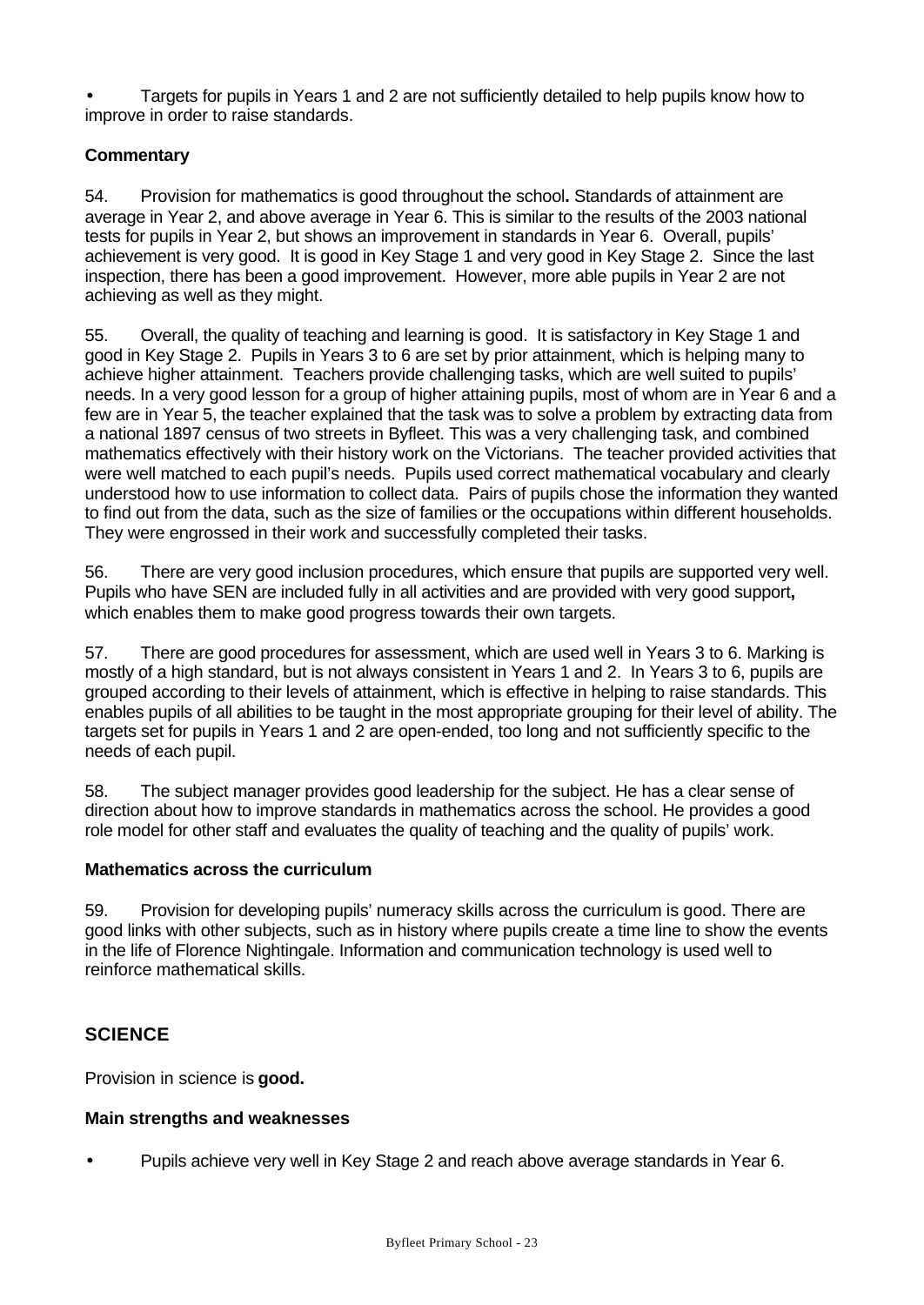- The quality of teaching and learning is good. It is very good in Year 6.
- There is a strong emphasis on learning through investigation.
- The curriculum is well planned and there are good links with other subjects.
- Teachers make very effective use of the school grounds, visitors and visits to enhance learning.

• The monitoring and evaluation of teaching and the curriculum is not rigorous enough at Key Stage 1.

#### **Commentary**

60. Standards are above average in Year 6 and pupils achieve very well at Key Stage 2. This is an improvement since the last inspection and since the previous year, when the results of national tests were average. Improvements in teaching and curricular planning and greater challenge for more able pupils are having a positive impact on raising achievement. Pupils have a good understanding of life processes and the wide variety of living things, including micro-organisms. They use their knowledge of materials to devise ways to separate mixtures of solids and liquids, including filtration, evaporation and condensation. Pupils have a good understanding of gravity, magnetism and air resistance.

61. Standards are average in Year 2, as at the time of the last inspection, and pupils' achievement is good in Key Stage 1. In the previous year, pupils had too few opportunities to learn through practical investigation and there was too much emphasis on recording knowledge. However, this situation has been addressed by the new Year 2 teacher and pupils are now developing sound scientific enquiry skills. They understand how babies grow and change and have observed this at first hand as parents have brought babies and toddlers into school and answered the pupils' questions. They know that animals, including humans, need different types of food and are beginning to develop an awareness of how nutrition contributes to good health. They sort materials into groups according to their properties and understand how electricity flows through a circuit.

62. Good teaching throughout the school enables pupils to acquire scientific knowledge, skills and understanding at a good pace. Teachers make work interesting for pupils and present it in a way that develops their capacity to work both independently and collaboratively. The most effective teaching was observed in Year 6, where the teacher linked work on separating solids and liquids with the history topic. Pupils were to assume the roles of David and Mary Livingstone and given a container of 'Zambesi river water' and a list of items that David and Mary were carrying. They then had to devise different ways to try and produce, clean, safe water. Intrigued by the tasks, which were matched to the differing ability levels in the class, pupils quickly set to work in groups to investigate ways of cleaning the water. These ranged from decanting to filtration and, for the more able pupils, evaporation and condensation. Stimulating discussions took place in each group, some led by the teacher and assistant, whose expert questioning promoted creative thinking. Both stressed the importance of using existing scientific knowledge to address the problem, and this prompted pupils to extend their thinking and suggest ways to improve the effectiveness of the investigation.

63. The Year 6 lesson also illustrates the increasingly innovative approach being taken towards making effective cross-curricular links throughout the school. This is still in its relatively early stages but the Year 6 teacher, who is currently overseeing the subject in the absence of an appointed leader, is setting a very good example for its development. Literacy and numeracy skills are developed well through science. For example, pupils write about their investigations using correct scientific language,measure temperature, create graphs and, as in a Year 5 lesson, time how long it takes ice to melt in different solutions. In a follow up to the Year 6 lesson, pupils wrote about their investigation in role as the Livingstones. In a good Year 3 lesson, pupils used reference books and a CD-ROM to find information about rocks to support their investigation into similarities and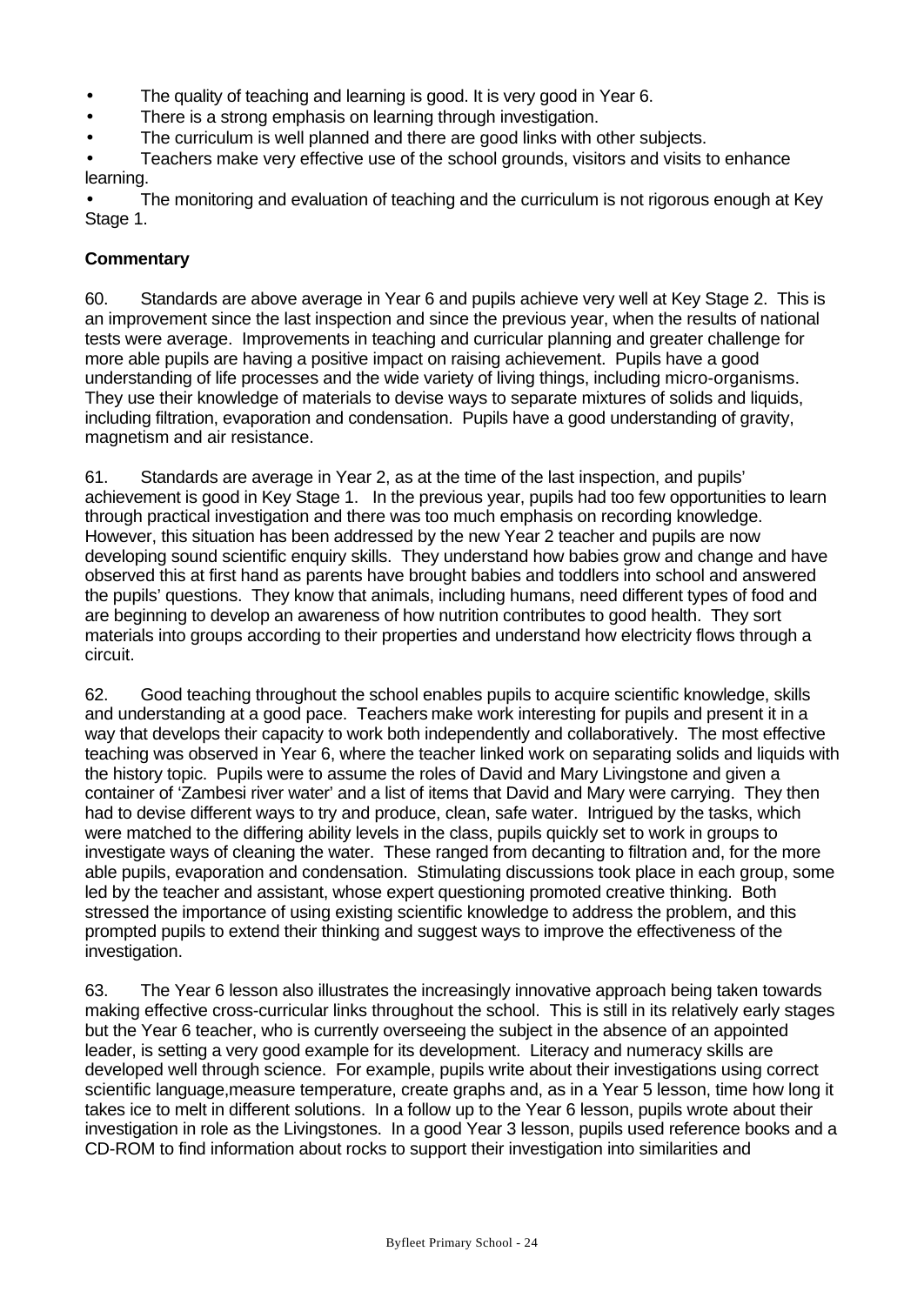differences. Teachers make effective use of ICT to support and enhance learning. Year 6 pupils use 'dataloggers' to monitor and record outside temperatures and noise levels. They also use digital cameras and a computer microscope when exploring the environment.

64. The school grounds have been developed as an effective outdoor classroom and pupils benefit significantly from being able to explore the wildlife area and sensory garden. Despite being situated so close to the M25, pupils are able to observe a variety of wildlife: last year, they watched dragonflies hatch, took photographs of frogs and newts and were even able to observe deer that had wandered into the grounds. A very well organised science and technology week brought pupils into contact with scientists and engineers, who worked alongside them on a variety of exciting investigations. A residential trip for older pupils involves studying aspects of a contrasting environment, including geology.

65. Good leadership has brought about significant improvements in achievement at Key Stage 2, but provision for younger pupils has not received the same attention. The work completed by pupils in the previous school year shows that there was insufficient monitoring of the quality of teaching in science, especially in Year 2. As a result, there was not enough emphasis on scientific enquiry and a lack of challenge for more able pupils.

# **INFORMATION AND COMMUNICATION TECHNOLOGY**

Provision in information and communication technology is **good.**

# **Main strengths and weaknesses**

- Standards are above average in Year 6 and pupils achieve well in Key Stage 2.
- The quality of teaching and learning is good in Years 3 to 6.
- Teachers make effective use of ICT across the curriculum in all year groups.

• The ICT specialist assistant makes a significant contribution to the quality of provision in all year groups.

# **Commentary**

66. Pupils in Year 6 attain above average standards in all aspects of the subject, which is an improvement since the last inspection when standards in modelling and data handling were not high enough. Achievement is very good in Key Stage 2. Pupils with SEN achieve very well because they are given very good support and enjoy the opportunity to experiment and explore different programs. Pupils create a multimedia presentation about their family which incorporates text, graphics and sound effects. They explain and demonstrate knowledgeably how to use animation techniques to make their presentation visually appealing and have produced work to a very high standard over a four week period. This represents very good achievement. Pupils use a digital camera confidently, and use 'dataloggers' to measure temperature and decibels. They make a series of instructions to control traffic lights and an alarm system. Standards in Year 2 are average and achievement is satisfactory at Key Stage 1. Pupils are developing sound keyboard skills and type a list of instructions using the enter key to create new lines and the shift key to type capital letters. They use CD-ROMS and the Internet to find information to support their work in RE and science. Pupils carry out surveys and present their findings in the form of simple graphs.

67. The quality of teaching and learning is satisfactory in Key Stage 1 and good in Key Stage 2. In the most effective lessons, teachers and the ICT assistant make very good use of the interactive whiteboard to demonstrate skills and techniques and to involve all pupils productively in the learning process. Good teaching of keyboard skills was seen in Year 4, which resulted in pupils using all fingers when typing. Pupils are taught to evaluate the use of ICT and to compare it with alternative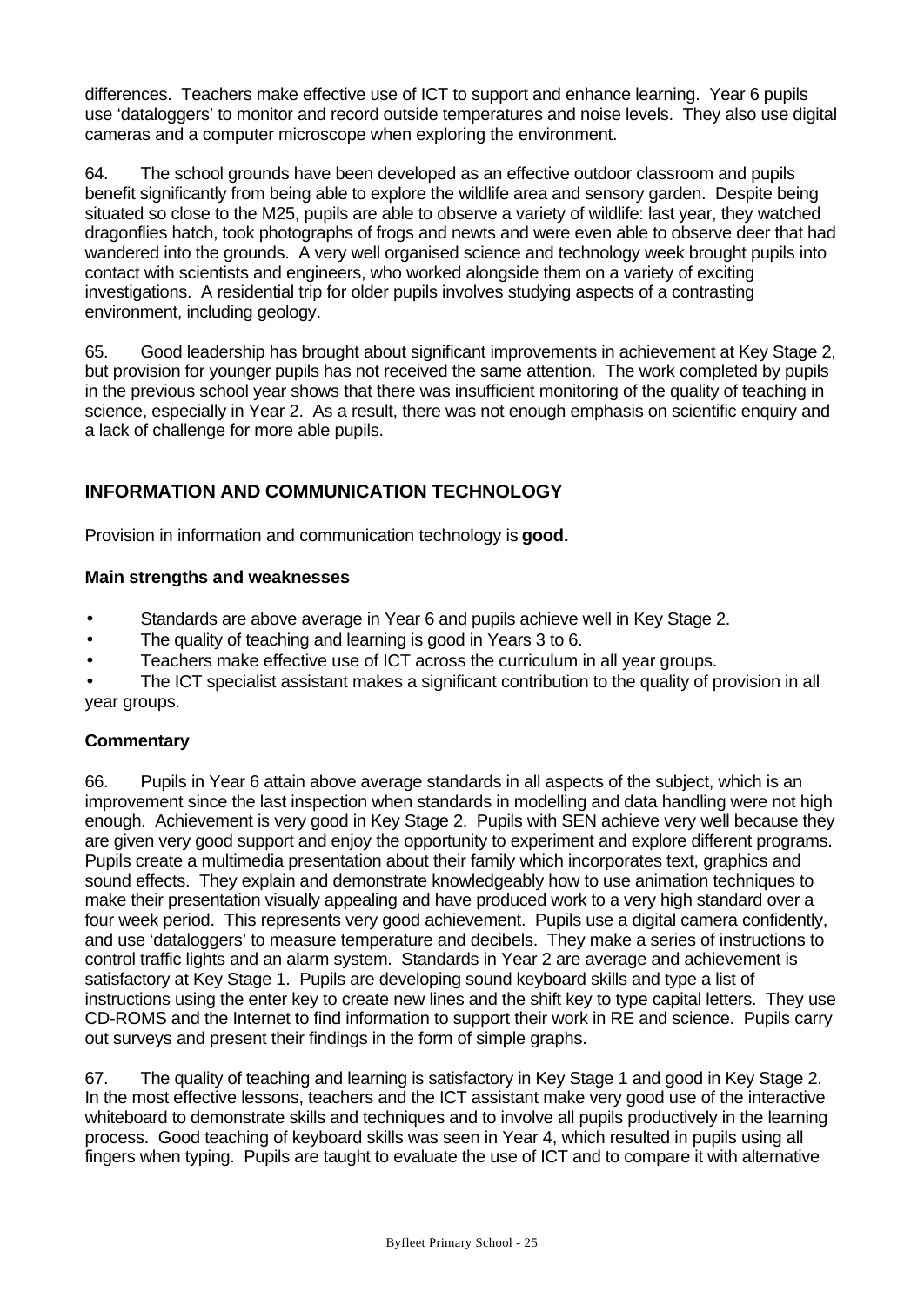methods, as when Year 4 pupils used pencil and paper methods to cut and paste text and later compared this with the much faster and more efficient ICT method. The ICT assistant has high levels of expertise in the subject and works very successfully with groups of pupils from each class to develop their knowledge and skills. In Years 3 to 6, high expectations of pupils ensure that work is suitably challenging.

68. The curriculum is planned well to ensure progression in acquiring skills, knowledge and understanding from year to year. Good leadership has resulted in well trained staff, a well-equipped ICT suite and a good range of software and other ICT equipment to support learning across all aspects of the subject. The school's decision to employ a highly skilled ICT assistant is having a very positive impact on pupils' achievement.

#### **Information and communication technology across the curriculum**

69. Teachers use ICT well to support learning across the curriculum. Pupils in Year 2 use a CD-ROM encyclopaedia to find information about different types of home and gain access to the Internet to learn about Muslim beliefs and customs. In science in Year 6, pupils use 'dataloggers' to monitor the decibels in different parts of the school grounds and use this information in their work on noise pollution. Pupils use digital cameras and painting programs to support their work in art and make graphs to display data in mathematics.

# **HUMANITIES**

Inspectors did not see any lessons in geography and there was not enough previous work available in order to make a reliable judgement about standards. Only one RE lesson was observed in Year 6, and three history lessons, one at Key Stage 1 and two at Key Stage 2. In addition, inspectors analysed samples of pupils' work in RE and history and talked to groups of pupils in Years 2 and 6 to check their knowledge and understanding. Curricular planning was examined and discussions held with subject leaders.

The RE lesson observed in Year 6 was a very good lesson, but overall there is insufficient evidence to make judgments about standards or the quality of teaching and learning. Evidence of work completed was found in pupils' books from the previous year, some work from the current year, prayer books they had completed and displays. Inspectors spoke to groups of pupils, looked at teachers' planning documents and held discussions with the subject leader. In the Year 6 lesson, through active discussion with the teacher and between themselves, pupils deepened their understanding of how Christians through the ages have spread the word and lived by Christian values. In this lesson, very good links were made with history and the Victorians, and the work of well-known Quaker families such as Elizabeth Fry. The lesson also made a very good contribution to pupils' spiritual and moral education as they reflected on how some children in Victorian England had better lives as a result of the work of the Victorian Quakers. Pupils also went on to consider how they might contribute to the lives of children less fortunate than themselves.

Pupils have a positive attitude to RE and can remember work they have covered. In Years 1 and 2, topics include Harvest, Christmas and Easter and pupils hear Bible stories from the Old and New Testaments, such as the story of Noah's Ark. They also learn about other religions such as Islam. In Year 3 from a discussion with some pupils it is clear that they know what baptism is for and the different ceremonies that take place across a number of religions The time allocated to RE through the year is appropriate to meet the requirements of the locally agreed syllabus. Lessons are taught in blocks of time for each year group. The headteacher as co-ordinator ensures that planning corresponds to the syllabus and checks it carefully.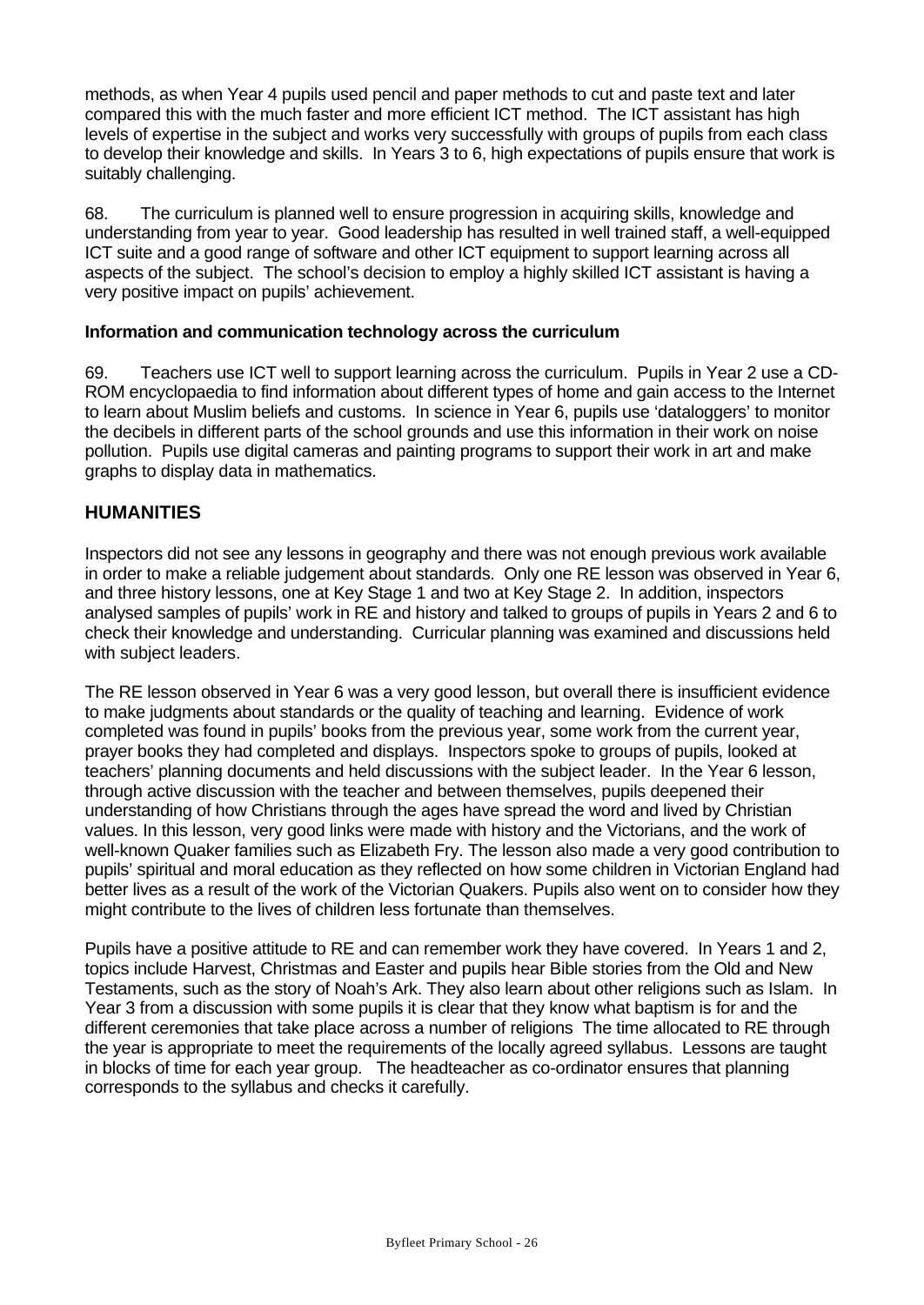# **HISTORY**

Provision in history is **good.**

#### **Main strengths and weaknesses**

- Pupils know that history is about past events.
- They understand how people know about the past.
- Pupils are very interested in their work.
- Teaching is good in Years 3 to 6 with some very good aspects.
- A very good range of visits and visitors enriches the subject.
- Good use is made of ICT to support learning.

• In a minority of lessons, the historical aspects are not emphasised sufficiently within the cross-curricular approach to lesson planning.

#### **Commentary**

70. Overall, pupils' attainment is in line with the national average in Year 2 and above average in Year 6. The quality of teaching and learning is good, overall. It is satisfactory in Key Stage 1 and good in Key Stage 2. The analysis of pupils' work shows that most pupils are attaining as well as they can, which is due to the quality of teaching. Overall, pupils achieve well.

71. During conversations with pupils in Year 2, it was obvious that their recent visit to Singleton Museum has greatly enhanced their understanding of how people lived about a hundred years ago. They are fascinated by the idea of having to get water from a well and not having any water from a tap in homes long ago. In the seen lesson in Year 1, role-play activities using actual artefacts, such as a washing dolly in a tin bath and a large iron saucepan, enhanced pupils' understanding of the differences between their lives and those of people at the beginning of the last century. Pupils in Year 2 know that they can find out about the past by talking with older people, looking in books and visiting museums. Pupils' previous work shows that they have compared past and present toys and are aware of some similarities and differences. They know about the Great Fire of London in 1666 and the main features in the life of Florence Nightingale.

72. Throughout the school, pupils are very interested in their history lessons. Pupils in Year 3 and 4 are fully involved in discovering more about the Anglo Saxons since the recent visit by an 'Anglo Saxon'*.* They use reference books well to identify a good range of artefacts, which are provided by the teachers. In a very good Year 6 lesson, the teacher used her very good subject knowledge to inspire the pupils about the Victorians. She enabled pupils to learn about the lives of some extraordinary Victorians, such as David Livingstone and Mary Kingsley, as well as the well-known facts about child labour, and the poverty of the poor compared with the luxury of the rich. Pupils were able to use secondary evidence well to gain information, such as reference books and copies of letters written by Mary Kingsley. The work set was consistently challenging and appropriate for pupils of all abilities. Pupils were absorbed in their work, made rapid progress and achieved very well. They showed a very good understanding of how women were treated differently in Victorian times compared with the present day, and the differences between Mary Kingsley and the African tribespeople that she encountered on her explorations in Africa. The teacher's vibrant teaching, together with appropriate good support for pupils with SEN, enabled most pupils to achieve very well during the lesson.

73. Assessment procedures are satisfactory in Years 1 and 2, and are good in Years 3 to 6. Literacy skills are used well in Years 3 to 6 and satisfactorily in Years 1 and 2. There are good opportunities for pupils to use ICT skills, which enhance the development of their historical enquiry skills. Pupils in Years 3 and 4 used the Internet well to download information about the death of a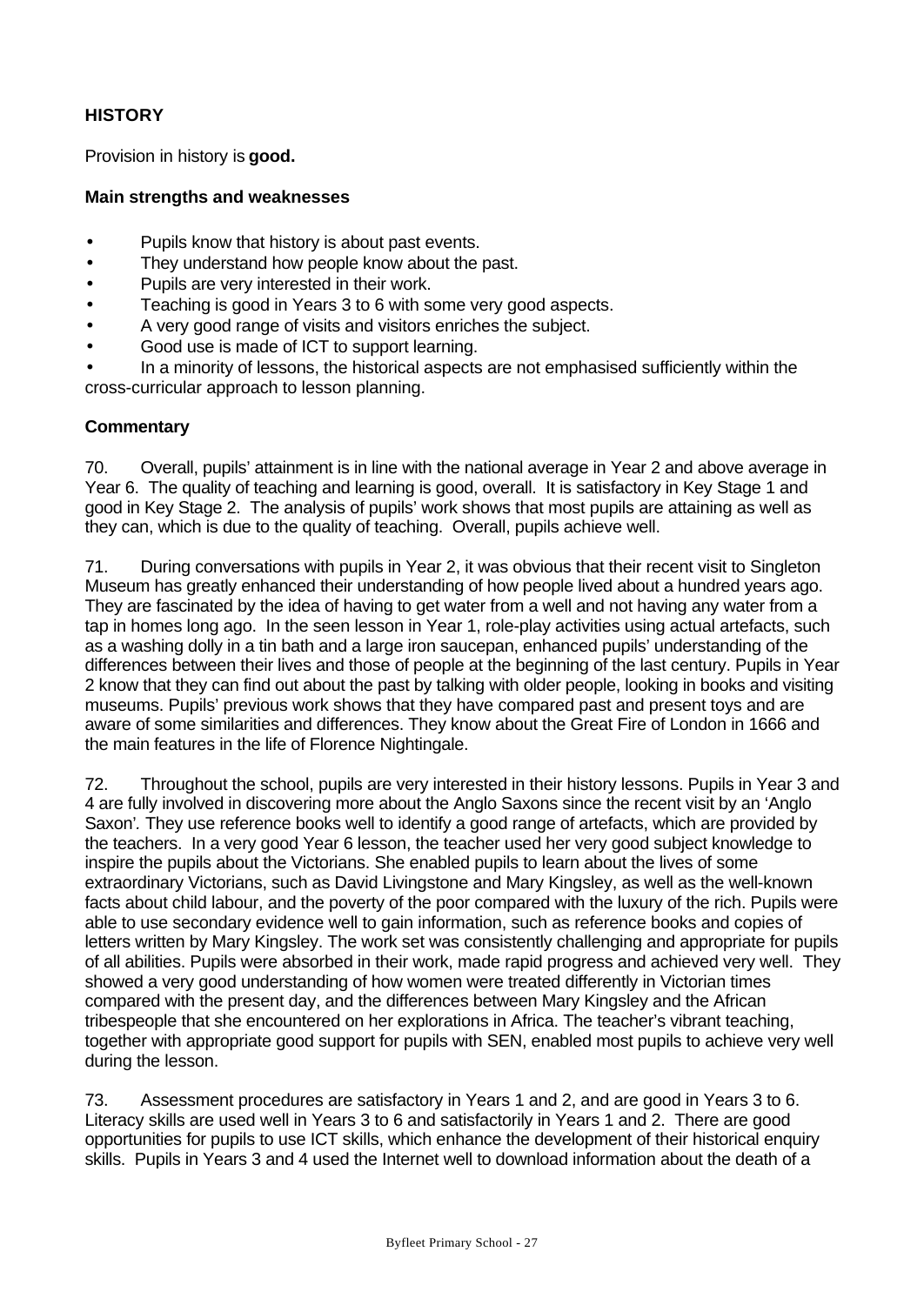Pharaoh during their work about the Ancient Egyptians. Visitors, such as grandparents, who speak about their early lives, and visits to places of historical interest, such as the Imperial War Museum, Guildford Museum and Hampton Court, greatly enhance pupils' learning. However, in a few lessons there is an over-emphasis on literacy skills at the expense of the historical content of the lesson.

74. The leadership of the subject is good. The subject manager has a good overview of its development and keeps a close eye on how effectively the curriculum is taught throughout the school by examining pupils' work and colleagues' planning.

# **CREATIVE, AESTHETIC, PRACTICAL AND PHYSICAL SUBJECTS**

Two art lessons were seen, in Years 4 and 6, as well as a sample of pupils' work. One music lesson was observed in Year 3. Two PE lessons were seen in Years 2 and 6 and two DT lessons in Years 5 and 6. In addition, inspectors talked to pupils about their work and held discussions with teachers.

There was insufficient evidence to judge the quality of teaching and learning in music, but in the lesson seen it was good. Pupils sang tunefully H*ow doth the little crocodile* and practised playing untuned percussion instruments. The teacher had made a large crocodile with colourful patterns marked out across the body of the animal. Pupils had one of the colours on each of their tables and played their instruments when the teacher pointed to their colour on the crocodile. They were able to sing and click their fingers well to the syncopated rhythm, but found it more difficult to keep to this rhythm when playing their instruments. After recording their first efforts on tape, they discussed ways to improve their performance, such as "playing quieter, so we can hear the singing better". After practising this, they were pleased with their efforts when they listened to their next performance. The lesson made a good contribution to pupils' social development, as pupils learned to sing and play musical instruments together.

# **Art**

Provision in art is **good.**

# **MAIN STRENGTHS AND WEAKNESSES**

- Standards are above average in Year 6.
- The quality of teaching and learning is good at Key Stage 2.
- The curriculum is varied and interesting and there are good links with other subjects.

#### **Commentary**

85. Teaching and learning in Years 3 to 6 are good, with some very good aspects. Many pupils achieve above average standards, while some achieve well above average attainment, due to very good teaching. Pupils achieve well in all aspects of the subject. They study and learn from the work of famous artists, such as Lowry, Picasso, William Morris and Paul Klee. Pupils in Year 6 were clearly influenced by Lowry's work when they created very good charcoal and chalk landscape drawings. In the very good Year 6 lesson, two teachers and an LSA worked very well together to help pupils produce very good designs for a folding screen panel, which will be used in the new conservatory classroom. Pupils practised different techniques on paper, with a view to transferring these on to textiles in future lessons. Very good teaching of different techniques enabled pupils to improve their own art skills very well.

86. Pupils based their ideas on the story of *The Nightingale* to create an Eastern feel for their designs. They used the illustrations in a book of Japanese stories, black and white oriental landscapes and a print of an exotic fictional bird as a basis for their ideas. Some pupils used a digital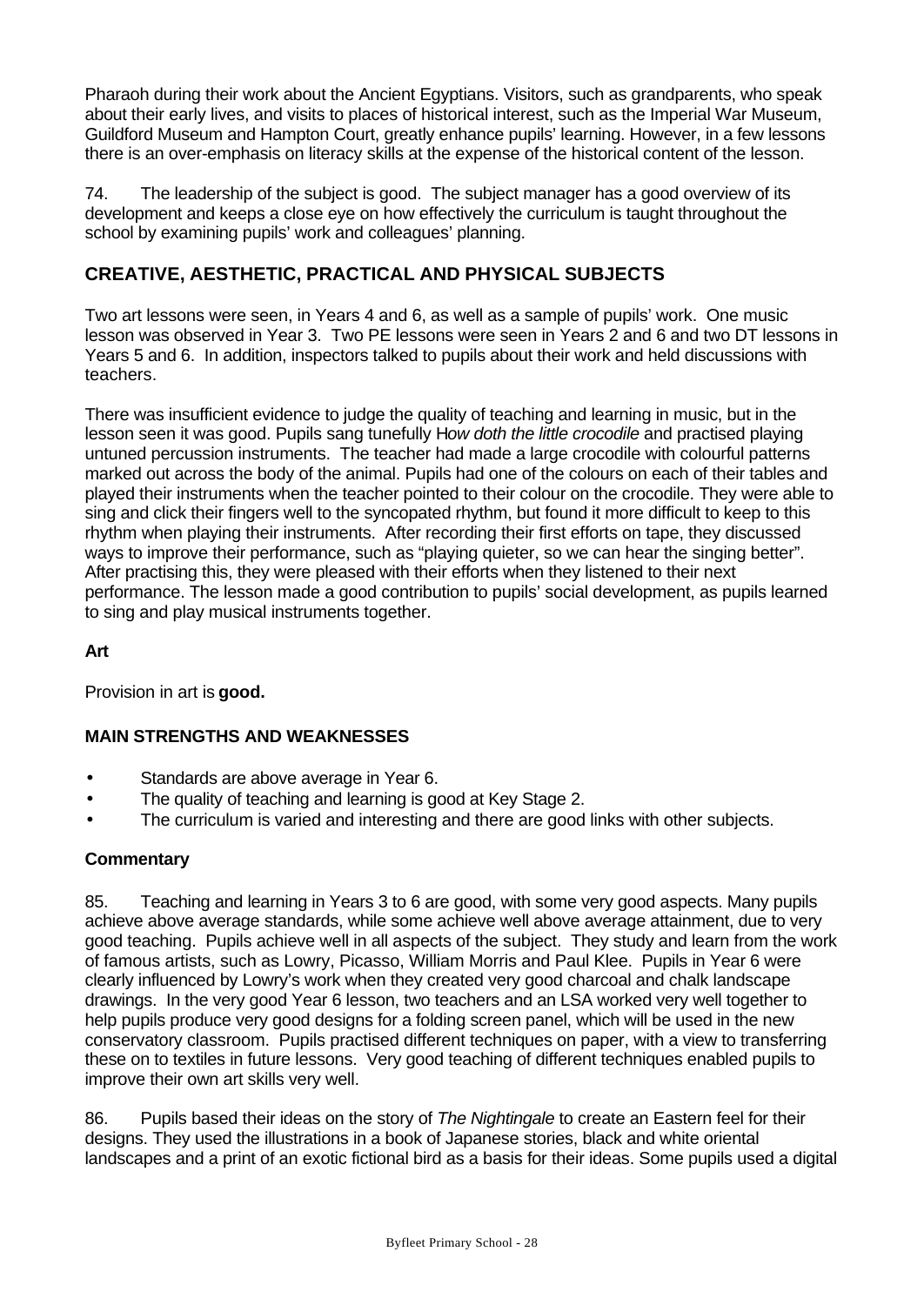camera effectively to take photos of trees and bamboo in the school grounds. They printed the pictures expertly, which they used well to look at the shapes of branches and the plants. By the end of the lesson, pupils had created very effective oriental-style landscapes and press prints of fictional birds, and had used pastels very well to create a feeling of movement in the leaves and branches.

87. Standards in Year 2 are in line with national expectations and the quality of teaching and learning is satisfactory. Pupils acquire appropriate skills in painting, printing, collage and threedimensional work and their achievement is satisfactory.

88. Art is linked very well with other areas of the curriculum, as well as being taught in its own right. Pupils paint pictures of a prayer mat and the Qur'an in a mosque as part of an RE topic, and make a three-dimensional, life size model of a mummy for history work on the Ancient Egyptians. Pupils are able to choose from a wide range of art materials, such as paints, chalks, pastels, charcoal and textiles for the many different aspects of the art curriculum. Throughout the school, pupils use sketchbooks appropriately to try out their ideas and to practise different techniques. Good leadership in the subject ensures that it enjoys a high profile in the school. The subject manager looks at samples of pupils' work and checks' teachers' planning to ensure the quality of curricular provision.

# **Design and Technology**

Provision in design and technology is **good.**

#### **Main strengths and weaknesses**

• Good curricular planning places appropriate emphasis on all aspects of the subject and ensures progression in the teaching of knowledge and skills.

There are good links with other subjects.

• Very good teaching in Years 5 and 6 enables pupils to reach high standards and achieve very well.

#### **Commentary**

89. The standards achieved by pupils in Year 6 are above average. This is an improvement since the last inspection, when designing skills were underdeveloped. Pupils achieve well in Key Stage 2. They make effective use of Victorian artefacts to generate their own design for a toy that incorporates moving parts. They produce detailed plans that include accurate measurements and adapt these plans as they progress. Pupils work with a high degree of precision when constructing the framework for the toy and demonstrate good understanding of how axles and cams function to produce vertical and rotational movement. Pupils test and evaluate their own products, as well as those which have been manufactured, and this helps them to clarify their ideas. In Year 2, standards are similar to those expected nationally and achievement is satisfactory in Key Stage 1. Pupils construct models of homes from construction kits, incorporating windows and doors. They use their knowledge of what babies eat to design, make and evaluate their own baby food. The quality of teaching and learning is satisfactory in Years 1 and 2.

90. In the two lessons seen in Years 5 and 6, the quality of teaching and learning was very good. Very good teaching of skills and processes enables pupils to develop a good understanding of the materials and components they use. Pupils are encouraged to think creatively and to ask questions, which leads to a deeper awareness of the way mechanisms work. In the Year 5 lesson, these features led to a very good discussion about different types of cam and the kind of movement they create. There is a strong emphasis on learning and using appropriate vocabulary accurately and teachers encourage pupils to identify possible improvements to their work. Numeracy skills are emphasised as teachers stress the importance of accurate measurements. High expectations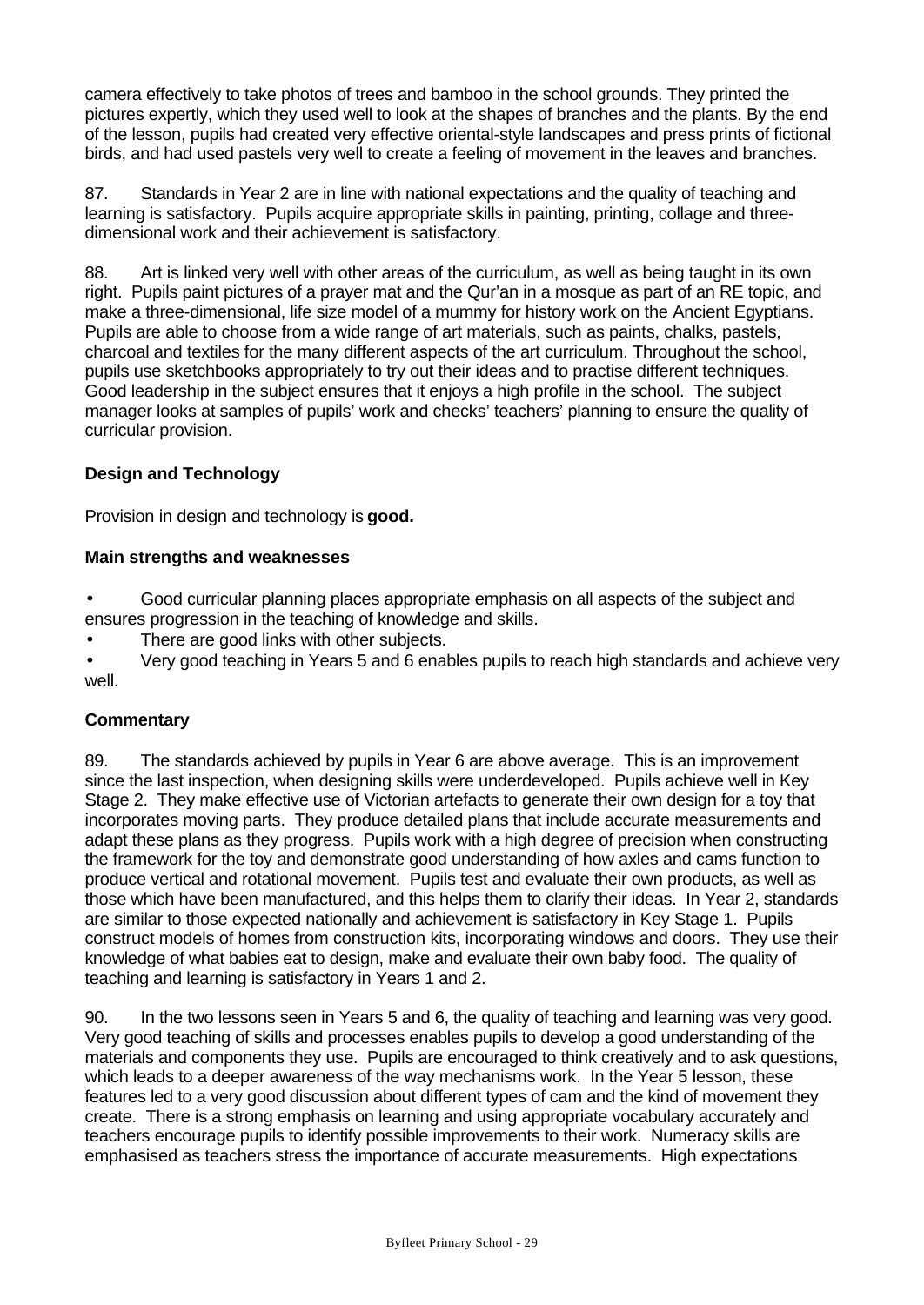ensure that work is suitably challenging, while less able pupils are supported very well by teachers and assistants. Teachers pay very good attention to health and safety matters in all lessons and question pupils about the reasons for taking such precautions to check that all understand their importance.

91. Curricular planning is good and very effective links are made with other subjects, especially in Years 3 to 6. For example, as part of a history based topic, pupils in Years 5 and 6 use Victorian toys as a starting point for their work and learn how to make 'Nursery Dumplings' from a Victorian recipe. The work is generally well planned with a clear focus on designing and making, but occasionally the strong links with literacy dominate and the DT element does not have a clear enough focus. This happens when pupils carry out research and the whole lesson becomes an opportunity for reading and writing. Planning shows that skills and knowledge are taught in progression from year to year and build upon pupils' existing knowledge and understanding. DT, including food technology, is usually taught alongside ICT in the technology area. This generally works well, although sometimes the lack of space for three different activities and the noise level generated create a less than ideal working environment.

# **Physical Education**

Provision in physical education is **good.**

# **Main strengths and weaknesses**

- The teachers' control of lessons and their emphasis on safety are strong features.
- Lessons are structured and developed effectively.
- Teaching assistants make a good contribution to lessons.
- All pupils, including those with SEN, play a full part in all the work.
- Good development of independent learning and evaluative skills promotes good personal development.
- Pupils have a good understanding of the effects of exercise on their bodies.

# **Commentary**

92. Although only two lessons were observed, pupils in these lessons pupils reached above average standards and this represents good achievement at both key stages, which is promoted by good teaching and learning in the subject. There has been good improvement in provision and standards since the last inspection.

93. In Year 2, pupils show good co-ordination when travelling on the floor by, for example, pushing and turning. They are also able to devise appropriate sequences of movements and control when developing balancing skills, especially on the apparatus. Year 6 pupils have developed accurate throwing and batting skills and good levels of accuracy when hitting tennis balls. Strengths in the teaching include good control of the pupils, a strong commitment to safe practice, particularly with apparatus, and well-structured lessons. Both lessons began with suitable warm up activities, followed by development of the main objective of the lesson and a suitable cooling down session. Teaching assistants play a valuable role in lessons. For example, they were seen to provide good support for pupils with SEN and also when working with specific groups. Teachers also deal sensitively with pupils who may find PE more difficult. This results in all pupils being able to take full part in the lessons.

94. Although, initially, the teachers directed the pupils' work, they also provided opportunities for pupils to apply their skills individually or to use their imagination. Good organisation and planning also meant that less able pupils were sometimes paired with more able pupils to extend their learning,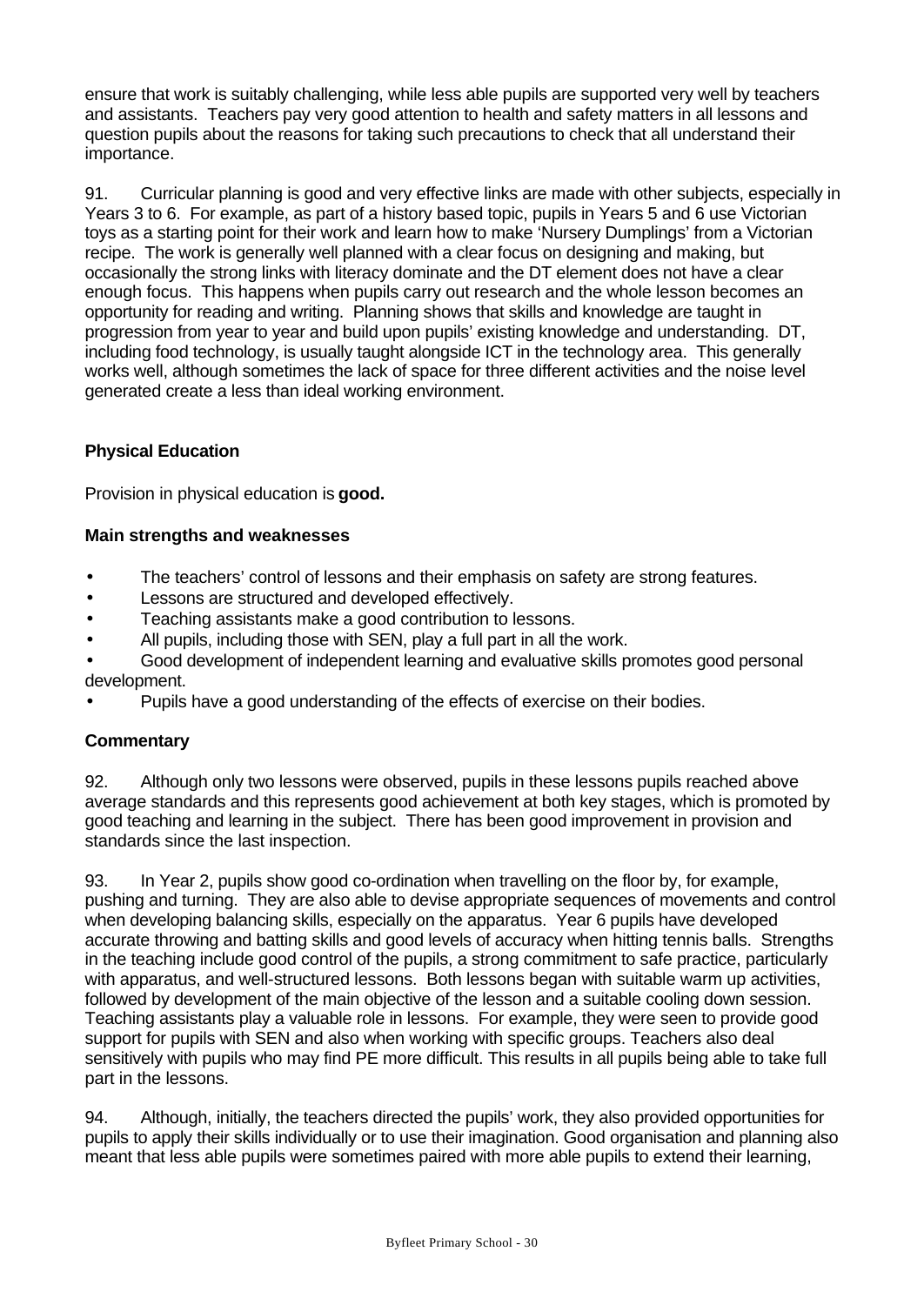and more able pupils were also paired together to challenge and extend each other. In addition there was good opportunity for discussion of the reasons for warming up before exercise and the effects of exercise on the body. In Year 2, pupils gave clear explanations as to why they needed to warm up and could also feel their hearts beating faster. The pupils' evaluative skills were well used to help them to find strengths and weaknesses in their performance. For example, in a good lesson in Year 2, pupils evaluated their work in sequencing and balancing. In this lesson, pupils were encouraged to perform movements of high quality through direction, experiment, practice and evaluation of their work. Year 6 pupils evaluated how well they and others were keeping their eye on the ball and moving their feet to the correct position in short tennis. This resulted in good achievement and also promoted spiritual development as pupils were encouraged to recognise each other's strengths.

95. Good work has taken place in planning the curriculum, sharing the objectives with pupils and planning for individual and sequences of lessons. The school has acted on good advice received from the county adviser. Good leadership in the subject includes providing support for staff and observing lessons in order to improve practice. Teachers use national curriculum assessments effectively to evaluate pupils' achievements and, particularly in Year 2, take account of prior learning in order to set targets for groups of pupils. The pupils also value the subject. In addition, PE activities are extended through extra-curricular activities and clubs after school and on Saturday mornings.

# **PERSONAL, SOCIAL AND HEALTH EDUCATION AND CITIZENSHIP**

One lesson of personal, social and health education was seen during the inspection. A sample of pupils' written work was analysed and discussions were held with staff and pupils.

#### **Personal, social and health education**

Provision in personal, social and health education is **very good**.

#### **Main strengths and weaknesses**

• Very good planning covers all aspects and links well with other areas of the curriculum.

#### **Commentary**

96. Personal, social and health education is given a high priority in the school and throughout the curriculum. It makes a very good contribution to establishing very good relationships between everyone in the school. Its success is reflected in pupils' very good attitudes to learning, which support their good achievement. There is a very good comprehensive scheme of work for the subject, which is both linked well to other subjects and taught in its own right. For example, work in DT on foods is linked very well to the national *Healthy Schools* initiative, which is given a high profile in the school. All aspects of the personal, social and health education curriculum are planned well. Sex education is sensitively taught within PHSE lessons appropriate to pupils' age and stage of development. In the lesson observed on bullying, teaching, learning and achievement were satisfactory. Pupils felt sufficiently at ease to be able to share their thoughts and concerns. They listened well to others' ideas and felt that "you should always treat others, as you'd like to be treated*".* In discussions with pupils, they feel confident that they can discuss any problems with any adult in the school, as they will always be listened to, which shows that very good relationships are firmly established.